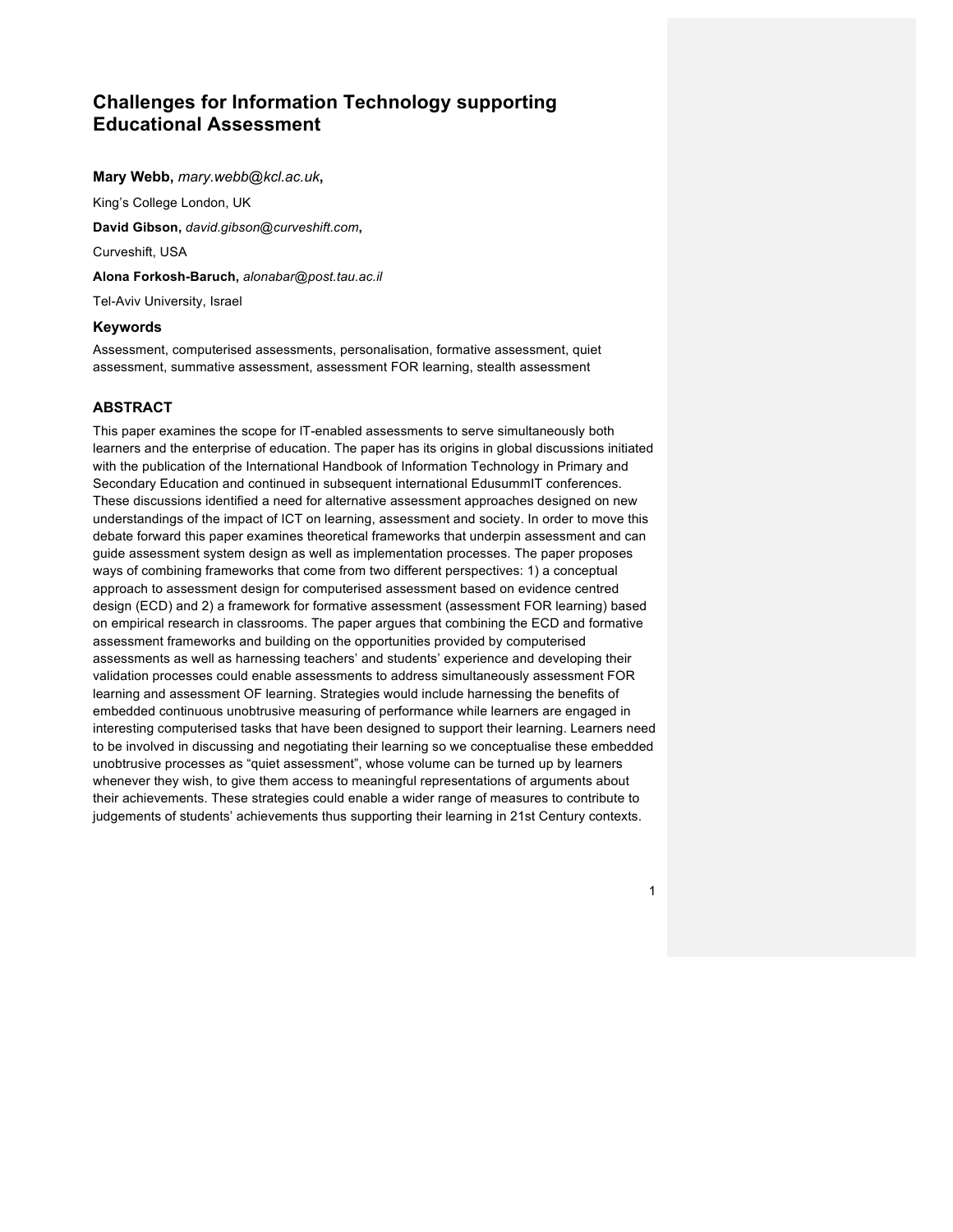#### **I NTRODUCTION**

This paper examines the scope for lT-enabled assessments to serve simultaneously both learners and the enterprise of education. The paper has its origins in a global discussion initiated with the publication of the International Handbook of Information Technology in Primary and Secondary Education (Voogt & Knezek, 2008) and continued in subsequent discussions of the Assessment Working Group at EdusummIT 2011 (Webb & Gibson, 2011) subsequently summarised in a final report (Resta, Searson, Patru, Knezek, & Voogt, 2012). Three aspects of assessment identified as critical for  $21<sup>st</sup>$  century assessment models were: student involvement in assessment, digitally-enhanced assessment, and assessment of application of ICT skills acquired in formal and informal learning environments. Digitally-enhanced assessments were defined by the Working Group as those that integrate 1) an authentic learning experience involving digital media with 2) embedded continuous unobtrusive measures of performance, learning and knowledge, e.g. "stealth assessment" (Shute, 2011) which 3) creates a highly detailed (high resolution) data record which can be computationally analyzed and displayed so that 4) learners and teachers can immediately utilize the information to improve learning. The Working Group recommended that education stakeholders should articulate and support a shift in assessment from the dominant high stakes, test-based evaluation model used in many school systems, to a balance of models that more effectively measure the preparedness of today's digital age learners.

In order to measure the complex, higher order outcomes empowered by technology-enriched learning experiences, there is a need for alternative assessment approaches and instruments that surpass the limitations of current assessment systems and approaches and are designed on new understandings of the impact of ICT on learning, assessment and society at large (Erstad, 2008). New technologies are expanding the range of possibilities for assessments, including increasing opportunities for personalisation of assessments (Yeh, 2010) and the

|  | 1/25/13 3:31 PM     |
|--|---------------------|
|  | <b>Deleted:</b> one |
|  | 1/25/13 3:32 PM     |
|  | <b>Deleted:</b> s   |
|  |                     |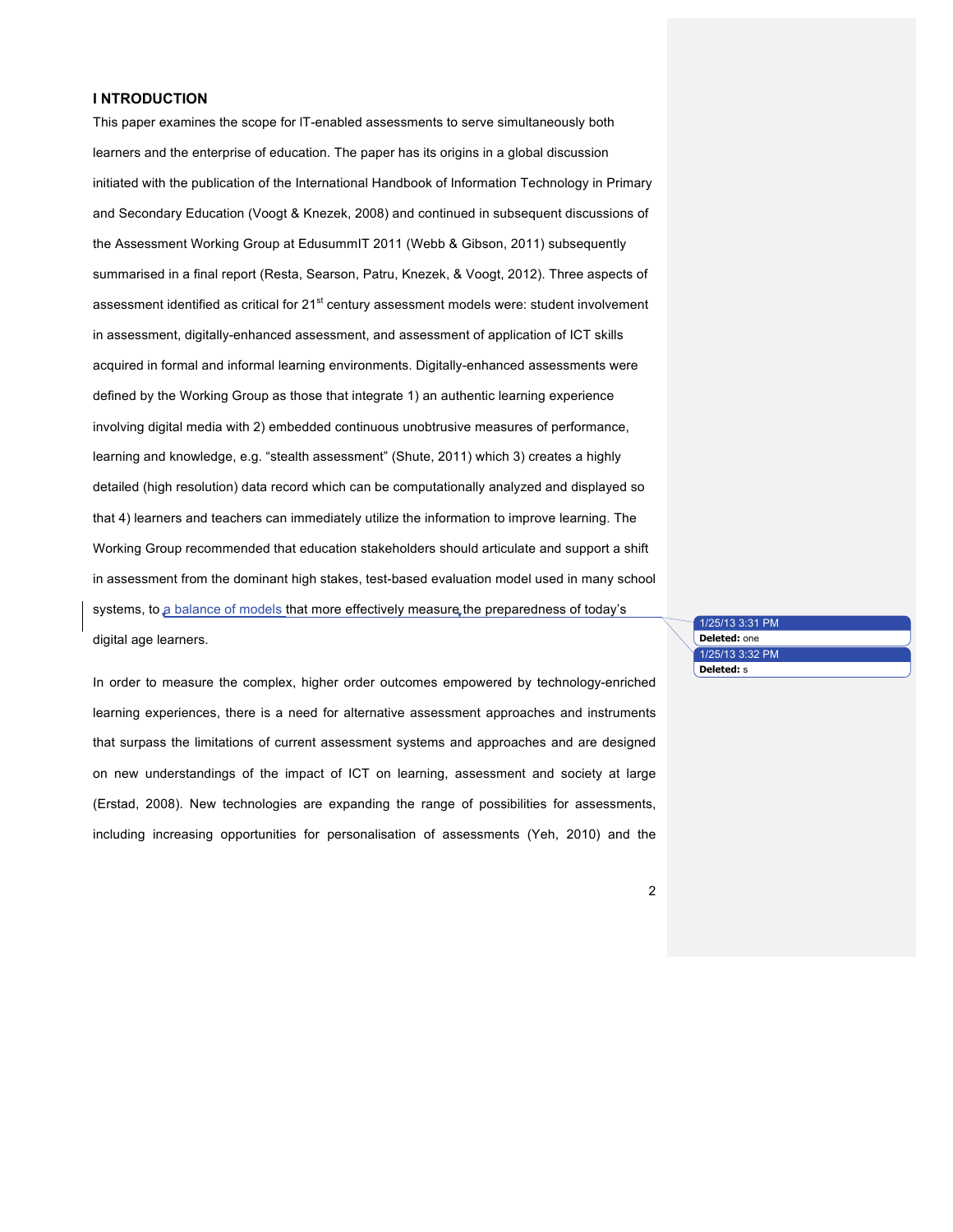(Clarke & Dede, 2010). For example students can be assessed through simulations, e-portfolios and interactive games (Gibson, Aldrich, & Prensky, 2007). However assessment exists in a complex dynamic relationship with curriculum, pedagogy, and the needs and demands of learners and of the world outside of schools (Forkosh-Baruch, Gibson, Schulz-Zander, & Webb, 2009). For example, innovative developments in formative assessment can support and even drive needed developments in pedagogy (Black, Harrison, Lee, Marshall, & Wiliam, 2003). At the same time assessment systems have become increasingly complex as they are expected to serve a wide range of purposes. Assessments are not only about supporting learning but their purposes also range from judging individual students, to evaluating schools and districts and monitoring national performance (Klenowski & Wyatt-Smith, 2011; Mansell, James, & Group, 2009). Some of these purposes are in tension with each other (Mansell, et al., 2009). For example, current high stakes assessments tend to constrict the curriculum and to discourage the development of creativity and the social and cultural aspects of learning (Harlen and Deakin Crick 2002). Therefore designs for new assessment systems using new technologies need to focus on finding ways to assess while also encouraging the development of these higher order, more complex skills.

capability for assessment to measure a broader range of knowledge and knowledge-in-action

The future of assessment in the digital age may appear in many forms. It may involve for example a pedagogical agent patiently tutoring someone in anything he or she would like to learn (Sabourin, Mott, & Lester, 2011); an analysis of a learner's decisions during a digital game or simulation (Clarke & Dede, 2010; Gibson, 2011); students reviewing and commenting on each others' digital creations through an online discussion (Ertmer et al., 2007; Van Der Pol, Van Den Berg, Admiraal, & Simons, 2008; Webb, 2010); a multimedia-constructed response item created with an online animation and modeling application (Lenhard, Baier, Hoffmann, & Schneider, 2007; Mislevy, Steinberg, & Almond, 2003); students receiving remote asynchronous

1/25/13 3:38 PM **Formatted:** Not Highlight 1/25/13 3:38 PM **Formatted:** Not Highlight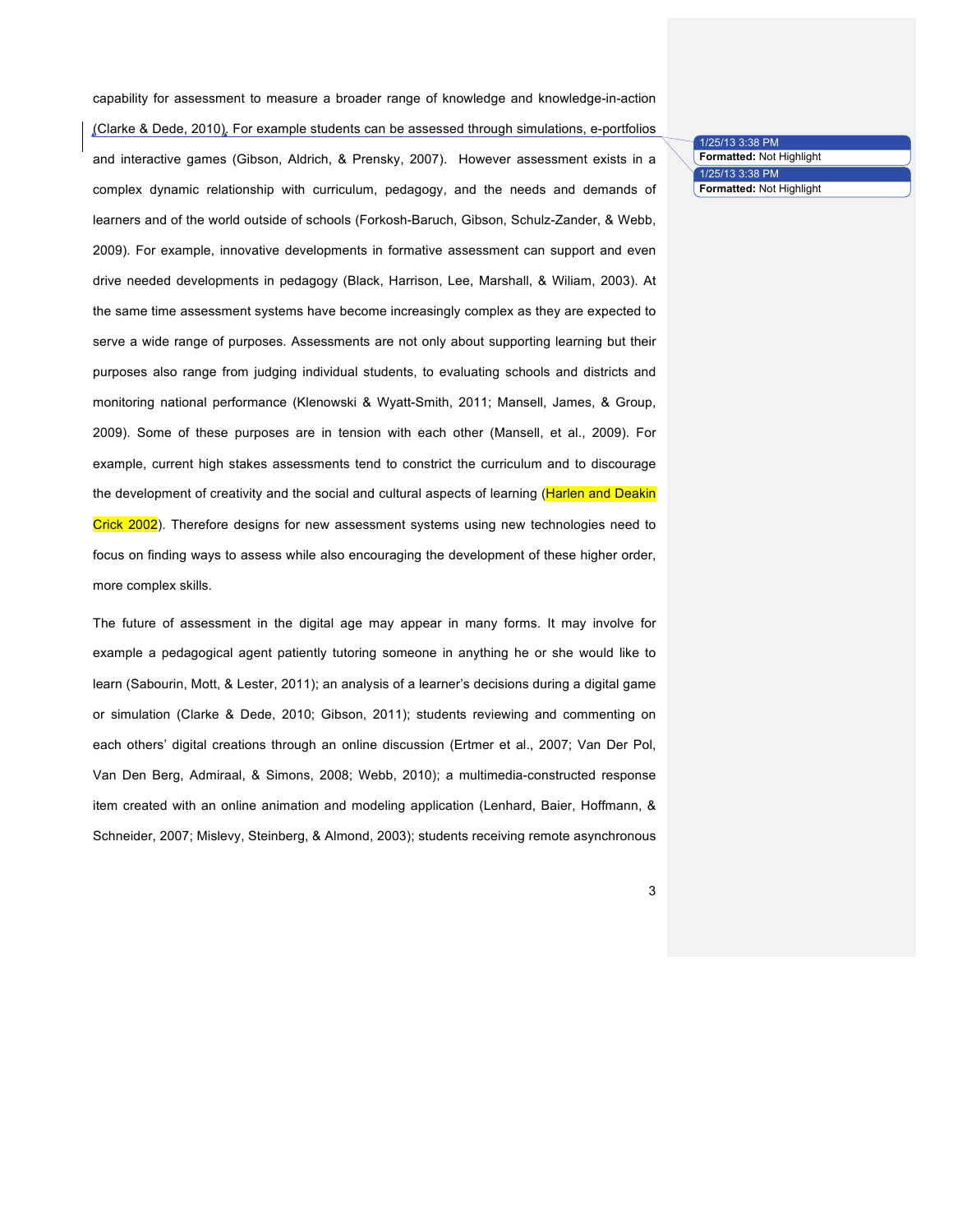expert feedback about how they worked with each other via ICT to solve a problem and communicate their understandings (Rissanen et al., 2008) or an emotionally engaging virtual world experience that unobtrusively documents progression of a person's leadership and ethical development over time (Turkay & Tirthali, 2010). Whether these possibilities excite or concern us, this small set of vignettes begins to outline a broad range of possibilities that place ICT in a variety of roles including a medium for communication, learning assistant, judge, test item and performance prompt, practice arena, and performance workspace.

In this paper we will examine the role of ICT in assessment in relation to: 1) the nature of assessment, by which we mean the essential qualities or characteristics by which assessment is recognized; and 2) the potential of technological advances for transforming assessment processes. In this endeavour, we will focus particularly on the possibilities and challenges for ICT-enabled assessment serving simultaneously the needs of the learner and the enterprise of education.

#### **THE NATURE AND PURPOSES OF ASSESSMENT**

Phrases in common use in education, such as assessment *OF* learning, assessment *FOR* learning and assessment *AS* learning illustrate the complexity of defining assessment (Bennett, 2010). The limitations of the traditional distinctions between formative assessment and summative assessment have been discussed extensively ((Black & Wiliam, 2009; Harlen & James, 1997). Attempts have been made to clarify assessment for teachers by using the term "assessment for learning" in place of formative assessment (see Wiliam, 2011 for an explanation of the origin of this term). Assessment for learning was popularised in the UK by Black et al (2002) and in the US by Stiggins (2005). Our working group discussions suggested that the term assessment for learning is now used widely but recent experience in the UK suggests that confusion remains: for example the UK government introduced a frequent summative testing regime (Assessing Pupils' Progress) on the basis of evidence for the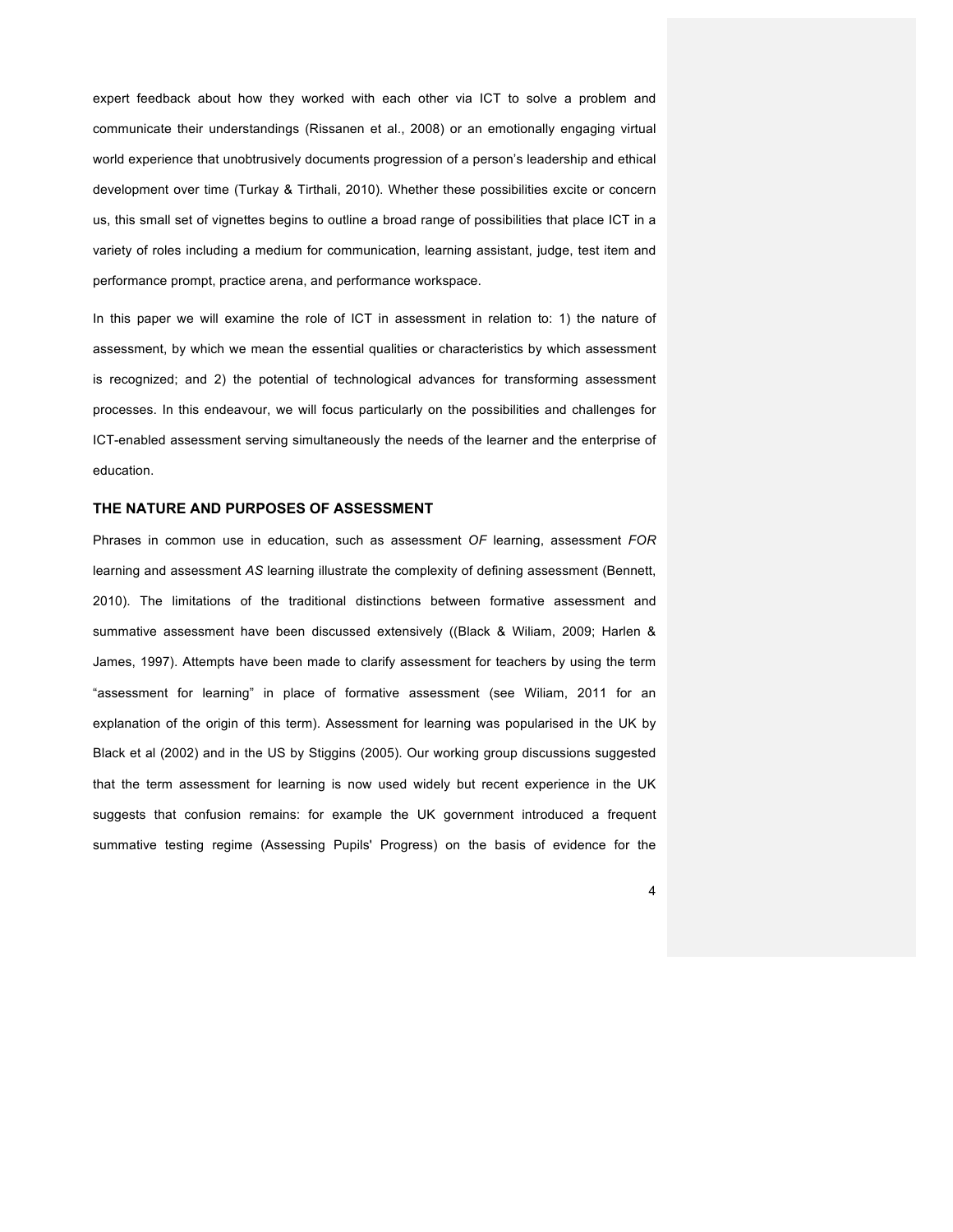effectiveness of assessment for learning (Black, Harrison, Hodgen, Marshall, & Serret, 2010 P. 216)

The nature of assessment thus requires some clarification because the word is used for both a process of acquiring evidence and a label for a judgment of results based on specific worthiness. We need to know whether the purpose and effect of a particular assessment is educative (Wiggins 1999) / formative (FOR learning) or is it to assess the extent of an attained state of education (OF learning), or whether both purposes can be achieved through the same process. In addition, the word "assessment" is used for both the act of judging the evidence and the results of that act. These considerations and use of terms can lead to confusion in conversations, policy circles, and in practice (Harlen & James, 1997), because there are at least four ways to think about assessment, all of which can be supported, enabled or enhanced by ICTs (Table 1).

One perspective is of the formative / educative process – learning from the feedback information provided by an assessment process. Another perspective focuses on formative results for instructional adaptation – the decision to make improvements based on an interpretation of evidence from assessment. The third is the understanding of the assessment and the degree of engagement by students and teachers in the act of assessment. And the fourth is the value judgment of results – that provides summative information based on evidence.

|  | <b>PROCESS</b> focus           | <b>RESULTS</b> focus |  |
|--|--------------------------------|----------------------|--|
|  | 1) Feedback information        | 2) Improvement       |  |
|  |                                | Decisions            |  |
|  | 3) Degree of engagement with / | 4) Value Judgments   |  |
|  | understanding of process       |                      |  |
|  |                                |                      |  |

Assessment FOR learning

Assessment OF learning

Table 1. Four ways to think about assessment

1/25/13 3:39 PM **Formatted:** Not Highlight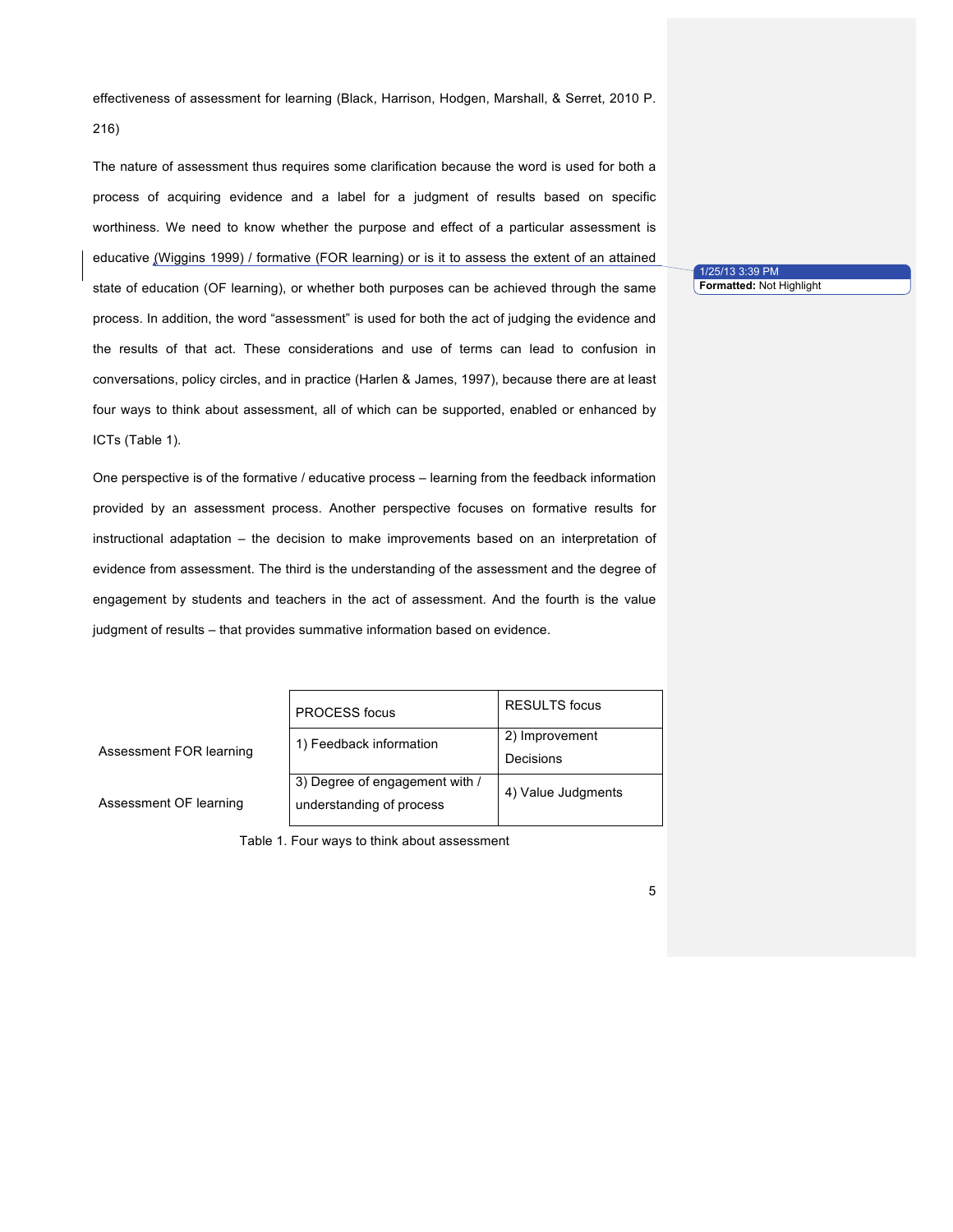Assessment is said to be educative when it produces information that is used to create and support learning opportunities, while a summative assessment is more judgemental, focusing on results by determining the validity and value of performances and attainments (Wiggins, 1999). Black and Wiliam further refined their earlier use of the term formative to focus on the importance of decisions:

Practice in a classroom is formative to the extent that evidence about student achievement is elicited, interpreted, and used by teachers, learners, or their peers, to make decisions about the next steps in instruction that are likely to be better, or better founded, than the decisions they would have taken in the absence of the evidence that was elicited. (Black & Wiliam, 2009 p.9)

Thus educative and formative are used in relation to assessment practice in similar ways in these definitions. Perspectives 1, 2 and 3 in Table 1 are important for assessment to be formative / educative while perspectives 3 and 4 are essential for summative assessment. Perspective 3 is important for both formative and summative assessment because in order to generate valid assessment information students need to engage with and understand the process and its purpose. Perspective 4 is about making summative judgements for purposes of grading, accreditation, setting and other more general evaluative purposes. While such judgements are important and necessary at particular transition points they may hinder formative / educative processes if used too often or for too many diverse purposes. For example, evidence suggests that students fail to attend to feedback comments when given grades (Butler, 1988). Furthermore using assessment evidence for a range of different purposes may result in complex effects on validity as discussed later.

### **CONCEPTUALISING ASSESSMENT DESIGN**

An important challenge for the design of educational assessment is whether all four perspectives on assessment: feedback information, improvement decisions, degree of engagement and understanding, and value judgments can co-exist to the benefit of learners. In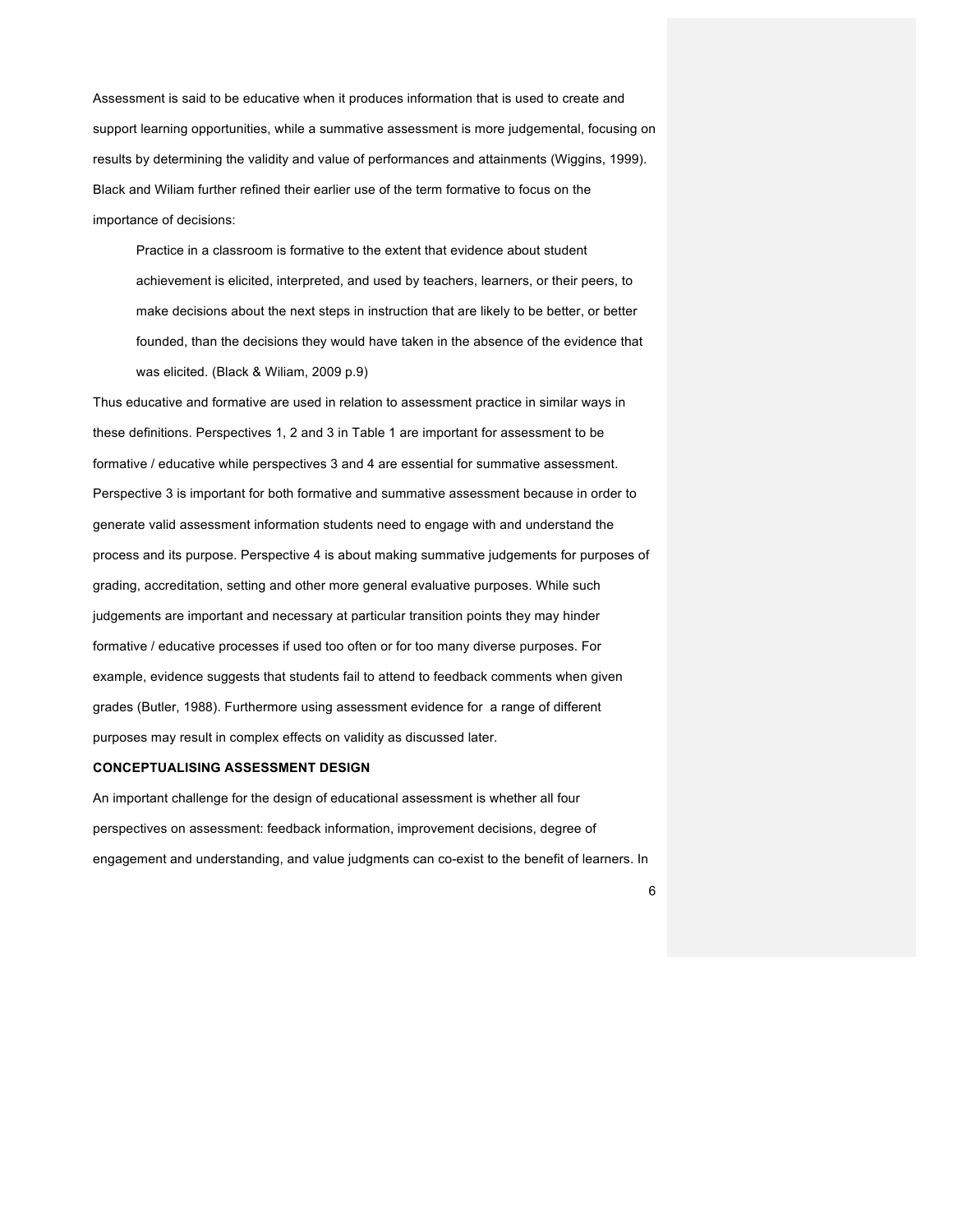order to explore this challenge in more depth we will examine and compare two important current frameworks for assessment design: 1) Evidence-Centered Design (ECD) for computerised assessments and 2) a framework for formative assessment (assessment FOR learning) based on empirical research in classrooms. The ECD framework (Mislevy, et al., 2003) was developed by members of the National Center for Research on Evaluation, Standards, and Student Testing (CRESST) in the USA and has been applied to the design of a range of different types of computerized assessments including adaptive assessments, games, simulations (Rupp, Gushta, Mislevy, & Shaffer, 2010; Shute, 2011) and portfolios (Gibson, 2010). ECD is a four-staged assessment development framework that includes domain analysis; domain modelling; operational processes and the delivery system. The ECD framework makes explicit the interrelations among substantive arguments concerning domain models, validity, assessment designs, and operational processes (Mislevy, et al., 2003). The framework has diagnostic capabilities and provides for opportunities for stakeholders to view estimated competency levels, examine the evidence on which these judgments were based and to use this information for educative, formative purposes if appropriate (Shute, 2011 P. 9).



Figure 1. The conceptual assessment framework*.*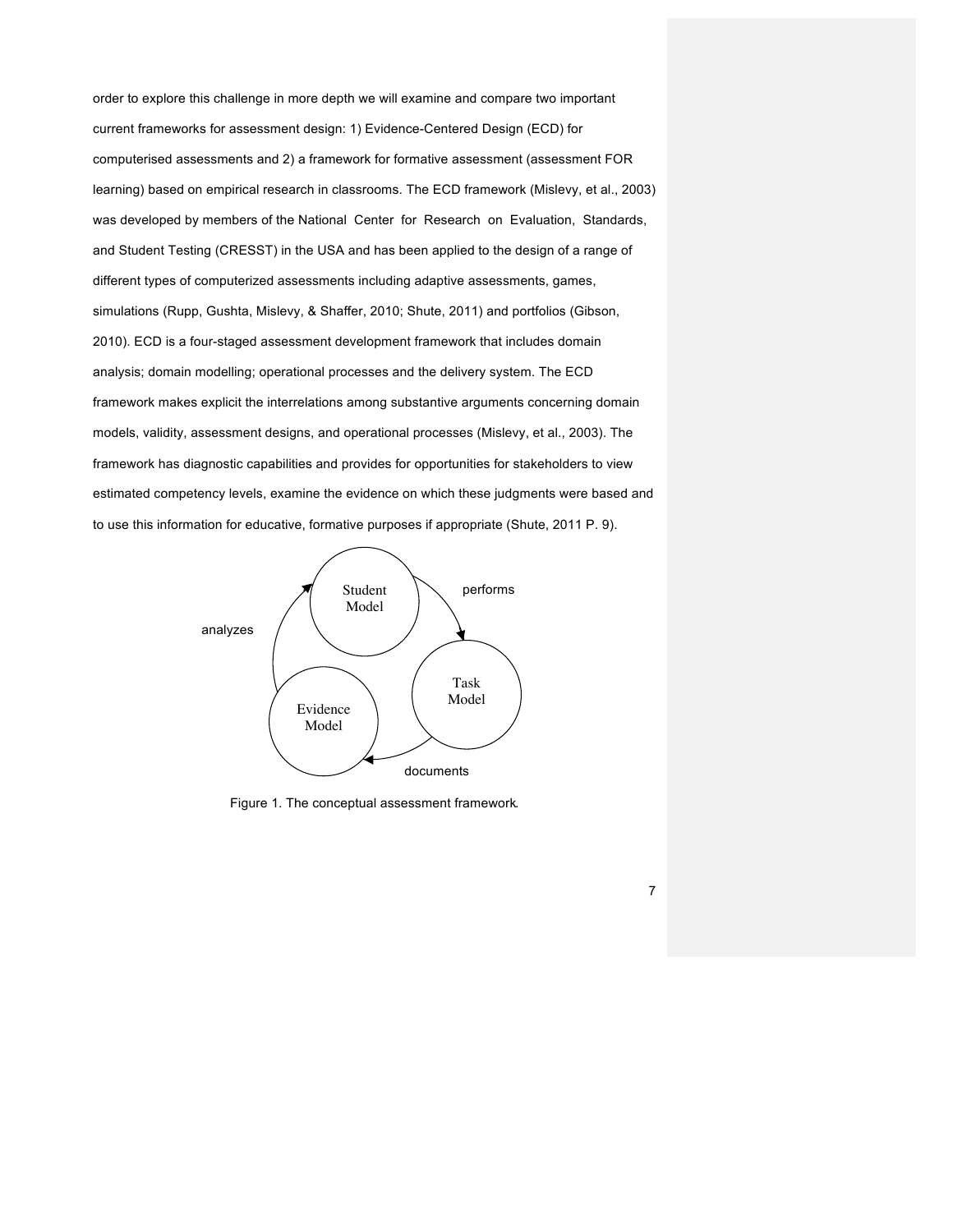The operational processes in the ECD include three submodels (Figure 1); the student, task and evidence models, known as the Conceptual Assessment Framework (CAF) within the ECD. Each of these three components are flexible, adaptive concepts that evolve within the computerized assessment context. For example, if knowledge in the domain changes, then the task model changes; as a student attempts a task, assistance and information can be used to scaffold task performance and adapt the task; and evidence models adapt and change as the student and task models change. The student model captures the idea that our conceptions of good performance and satisfactory evidence of domain knowledge guide and constrain what a student does to demonstrate that evidence. The task model defines a required performance; and the evidence model determines the interpretation method and the rules and criteria for making assessment determinations from the performance data.

1/25/13 3:41 PM **Deleted:** s 1/25/13 3:41 PM **Deleted:** s

8

To help ensure that the designs of computerised assessments take account of learners' needs, we next examine and compare a framework derived from empirical work on formative assessment in classrooms (Black & Wiliam, 2009; Wiliam, Lee, Harrison, & Black, 2004) with the ECD-CAF framework. The formative assessment framework (Figure 2) is conceived as supporting assessment design by defining the characteristics of assessments that are likely to function in educative / formative ways (Wiliam, 2011).

|                 | Where the learner<br>is going                                                      | Where the learner is right<br>now                                                                                                                               | How to get there                                    |
|-----------------|------------------------------------------------------------------------------------|-----------------------------------------------------------------------------------------------------------------------------------------------------------------|-----------------------------------------------------|
| <b>Teachers</b> | 1 Clarifying and<br>negotiating learning<br>intentions and<br>criteria for success | 2 Engineering effective<br>discussions and other<br>learning tasks, including<br>those using digital media, that<br>elicit evidence of student<br>understanding | 3 Providing feedback that<br>moves learners forward |
| Peers           |                                                                                    | 4 Activating students as instructional resources for one<br>another-peer support, peer feedback                                                                 |                                                     |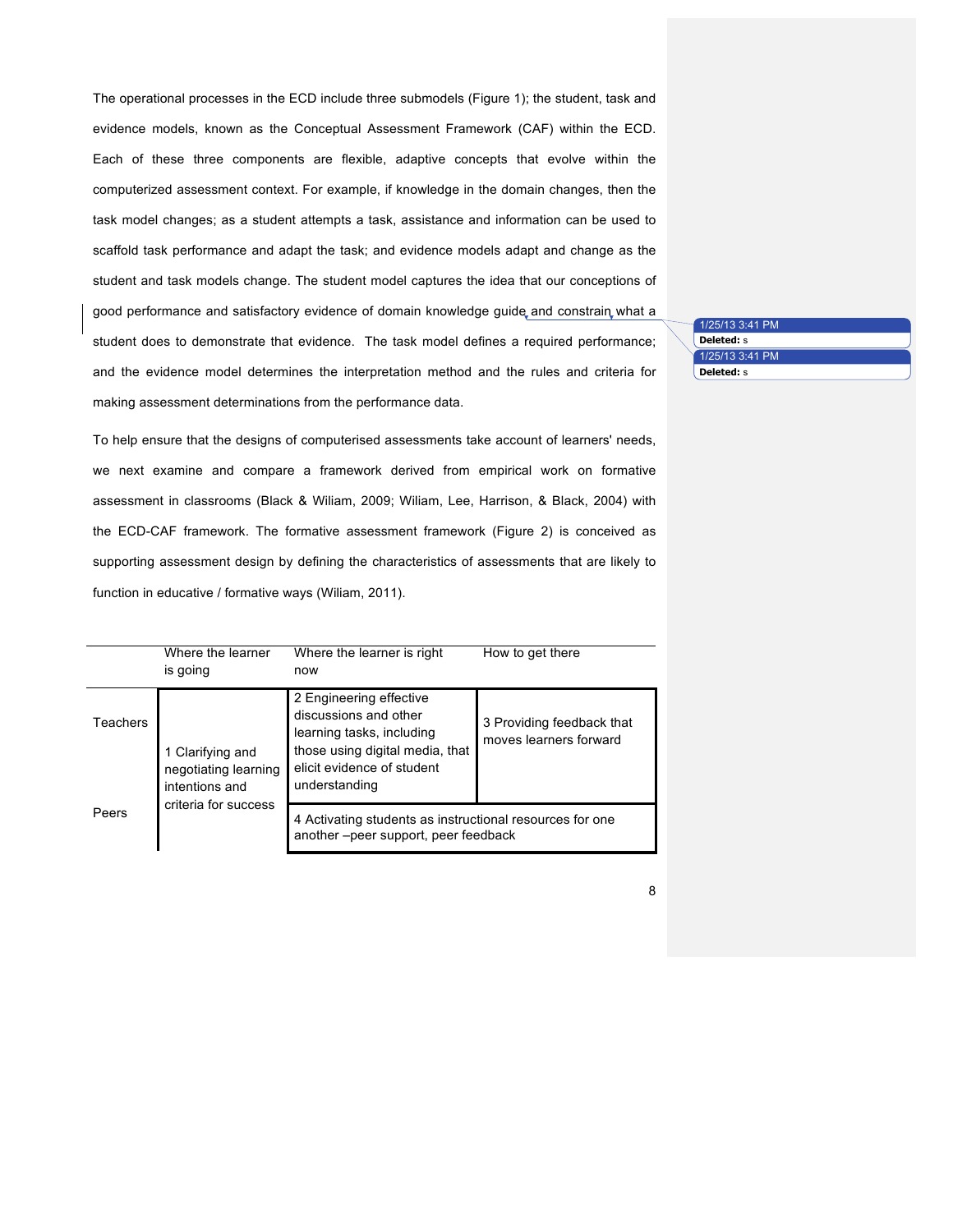Learners

5 Activating students as the owners of their own learning

Figure 2: Aspects of formative assessment adapted from a framework developed by Black and Wiliam (2009)

The Edusummit Assessment Working Group validated the match between the formative assessment framework and their experiences of assessment FOR learning. However, the group also noted that teachers encounter significant challenges in developing both the conditions and methods needed for formative assessment, for example, creating a classroom culture in which students felt able to share their developing understandings (Webb & Jones, 2009). We should not assume therefore that implementing educative / formative assessment in ICT-enabled assessments is a matter only of building on existing classroom practices: instead it will be necessary to work from the conceptual frameworks we have identified and to build on best classroom practice.

The process of clarifying and negotiating learning intentions and criteria involves the students in actively appraising their learning situation and setting targets: a process that needs to be continually revisited. The resulting agreement provides a shared understanding of the student model (in the CAF), the variables of which can be defined as a set of competences, or as tendencies to behave in certain ways in situations with particular features (Mislevy, et al., 2003 P.16).

In both the ECD and formative frameworks evidence is central. In ECD, arguments about evidence are expressed using Toulmin's (1969) scheme of argumentation (Mislevy, et al., 2003). Chains of reasoning about specific assessments are captured in computerised assessments by Bayesian inference networks, to allow for uncertainty, and then fed into the argument (ibid). Statistical methods are used to combine results from a number of assessments. In the formative assessment framework, engagement, understanding and interactive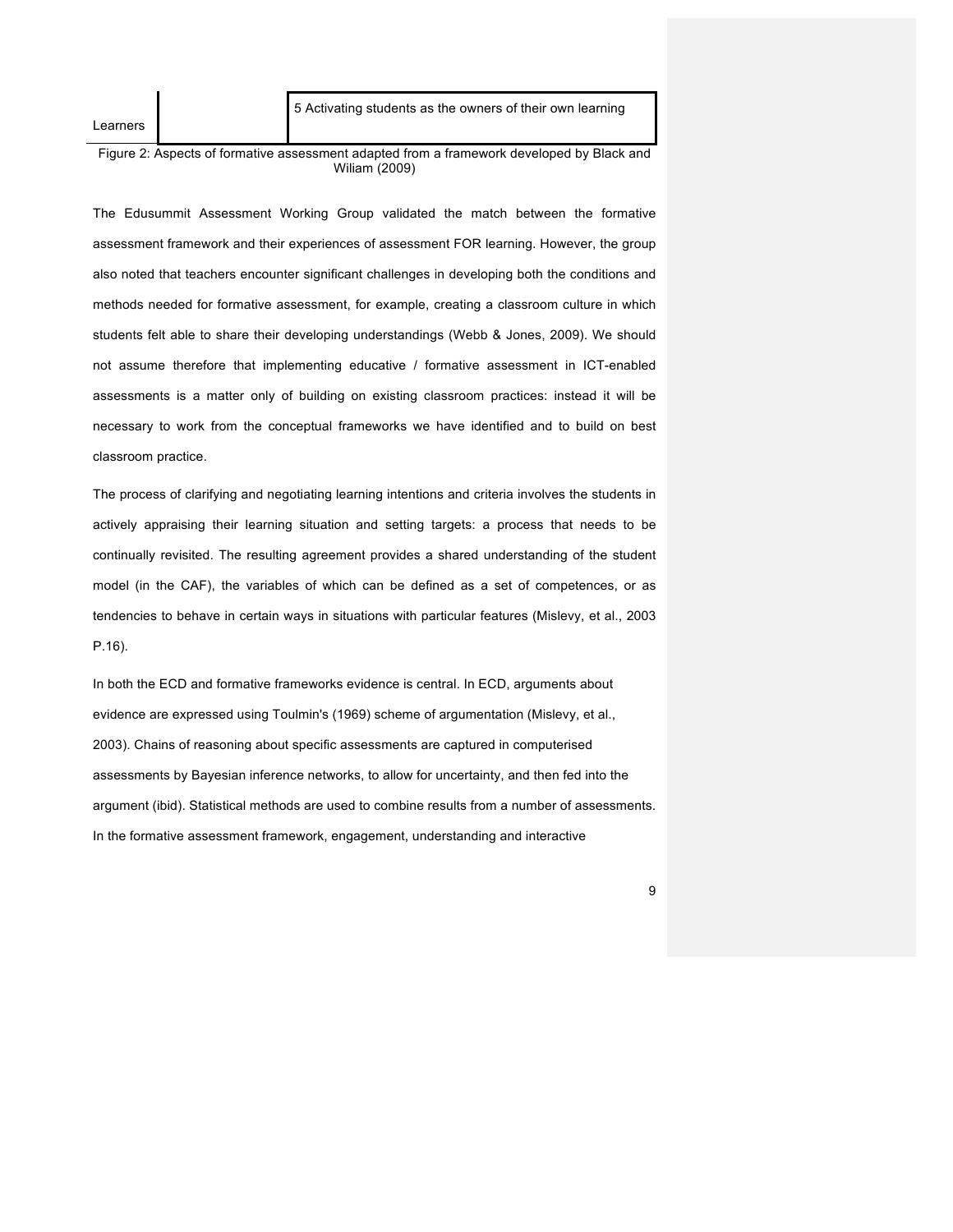communications predominate; useful formative feedback requires that evidence-based decisions be made by teachers, peers and learners themselves.

Task design is also important in both frameworks. In the formative assessment framework, task design is focused on eliciting evidence of students' learning with a clear purpose of identifying how to promote their further learning. In the ECD the task model is separate from the student and evidence models thereby allowing for the task to fulfil multiple assessment purposes (Mislevy, Almond, & Lukas, 2004). For example an assessment could provide information to a learner about their performance on one or more tasks as well as contributing to an overall assessment grade based on a range of tasks. The evidence models for these two purposes would be different and the student model would need to be sufficiently fine-grained to provide appropriate detail for the learner.

In summary, frameworks discussed here that come from two very different perspectives: 1) a conceptual approach to assessment design for computerised assessment and 2) empirical research on formative assessment in classrooms, both focus on evidence of student understanding and capabilities. However, while the formative assessment framework has one clear purpose of enabling learning, the ECD can address multiple purposes. Therefore next we consider how purposes of assessments may affect validity.

#### *Reasoning from Evidence and the Purpose of Assessment*

A review of the literature (Koch & DeLuca, 2012) suggests that multiple-uses of assessment is neither a recent phenomenon nor a rare occurrence ( p.3 ). However there is general agreement that the purposes of the assessment must be clarified early in the design process in order for an assessment to embody a complete and coherent argument (Mislevy, et al., 2003) and to be valid (Crooks, Kane, & Cohen, 1996). Validity in the ECD process is based on Messick's (1994) construct-centered and Kane's (1992) argument–based approach. An approach to validation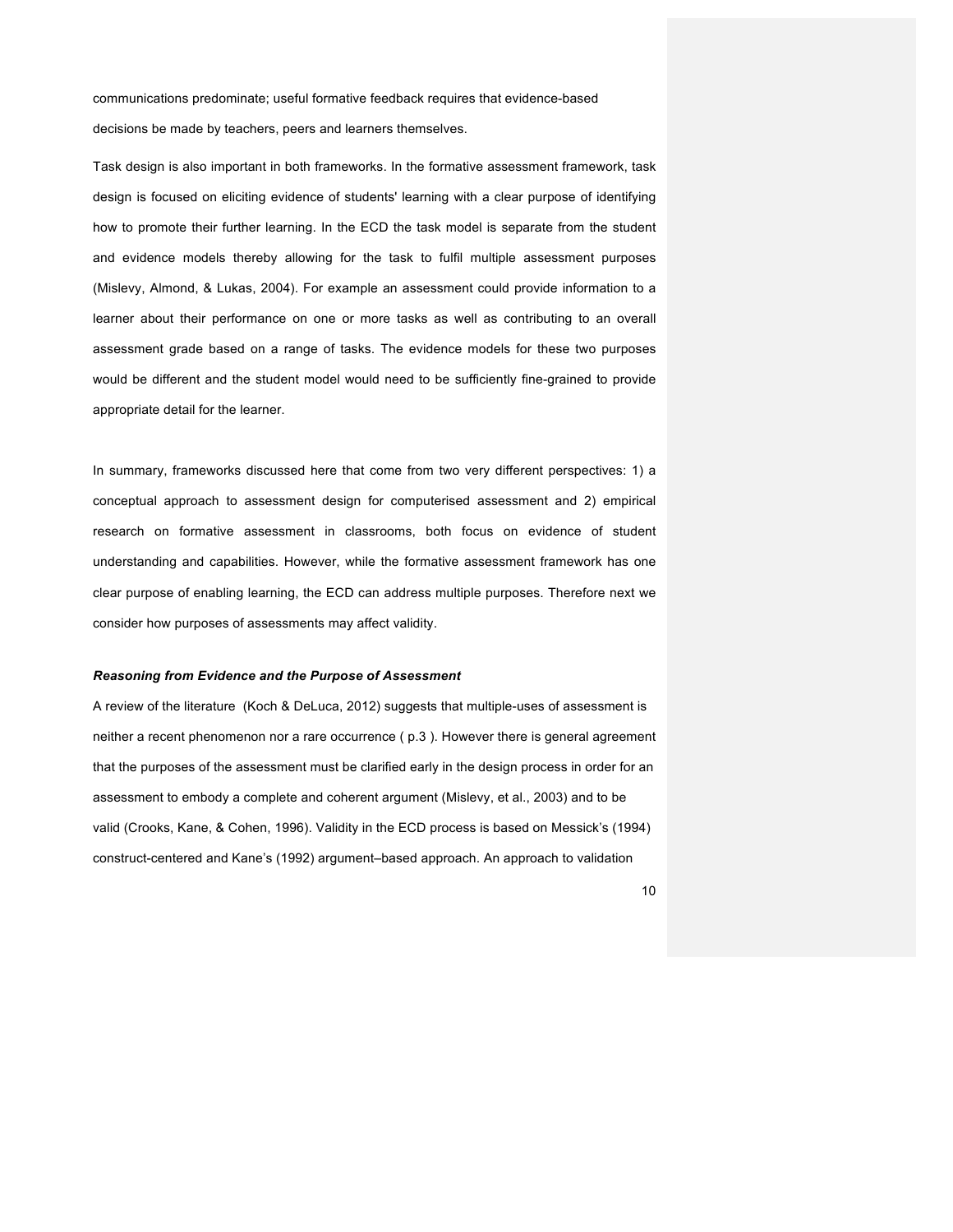that has been used successfully with teachers (Black, et al., 2010) was based on Crooks et al.'s (Crooks, et al., 1996) chain model in which assessment is divided into eight linked stages (see Table 2). The chain model has the advantages of 1) emphasising that validation is dependent on all eight links so focuses attention on any weak link and 2) potential threats can be discussed by teachers (see examples of threats in Table 2).

TABLE 2. Some threats associated with each of the eight links p. 270 *T. J. Crooks* et al

| Link                 | <b>Threat</b>                                                                                                                                                                                                                      |
|----------------------|------------------------------------------------------------------------------------------------------------------------------------------------------------------------------------------------------------------------------------|
| Administration       | Low motivation<br>Assessment anxiety<br>Inappropriate assessment conditions<br>Task or response not communicated                                                                                                                   |
| Scoring              | Scoring fails to capture important qualities of task performance<br>Undue emphasis on some criteria, forms or styles of response<br>Lack of intra-rater or inter-rater consistency<br>Scoring too analytic<br>Scoring too holistic |
| Aggregation          | Aggregated tasks too diverse<br>Inappropriate weights given to different aspects of performance                                                                                                                                    |
| Generalization       | Conditions of assessment too variable<br>Inconsistency in scoring criteria for different tasks<br>Too few tasks                                                                                                                    |
| <b>Extrapolation</b> | Conditions of assessment too constrained<br>Parts of the target domain not assessed or given little weight                                                                                                                         |
| <b>Evaluation</b>    | Poor grasp of assessment information and its limitations<br>Inadequately supported construct interpretation<br>Biased interpretation or explanation                                                                                |
| <b>Decision</b>      | Inappropriate standards<br>Poor pedagogical decisions                                                                                                                                                                              |
| Impact               | Positive consequences not achieved<br>Serious negative impact occurs                                                                                                                                                               |

Typically in ongoing classroom assessment for formative purposes teachers only need to consider part of this chain: administration, evaluation, decision and impact. Even in relation to these links the teacher can share the task of validation with the students and thus increase their confidence in their decision. Teachers also use a range of assessments for summative purposes and here they may be making important decisions for reporting and about setting, which should be based on sound reasoning incorporating all links in the validation chain.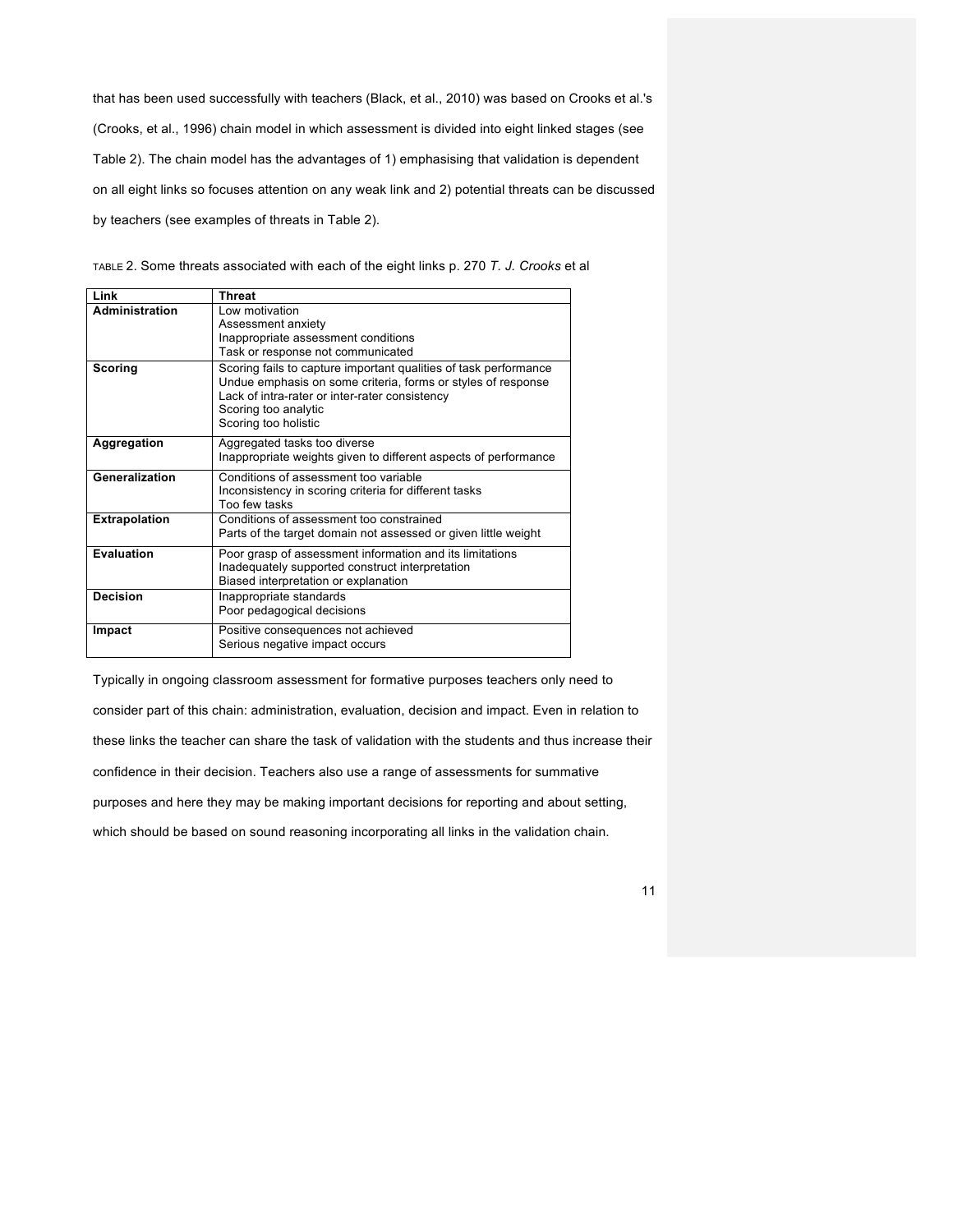However in a detailed study with twelve experienced English and Mathematics teachers, Black et al. (Black, et al., 2010) found that existing practices were weak: teachers did not examine the validity of the assessments that they were using. When teachers were supported to develop assessments their improved understanding of validity also enabled them to engage students and parents in more meaningful discussions of their progress and thus to influence students' motivation (Black, Harrison, Hodgen, Marshall, & Serret, 2011).

These findings and others (e.g. see Koch & DeLuca, 2012; Mansell, et al., 2009; Stanley, MacCann, Gardner, Reynolds, & Wild, 2009) suggest that involving teachers in assessment design is an important element of teaching that can contribute to learning. Furthermore removing this responsibility from teachers through a focus on high-stakes assessment can be damaging to students' learning (Mansell, et al., 2009). Therefore designers of computer-based assessments need to consider how to make the reasoning and decision-making processes transparent so that teachers can be invoIved in designing, administering and utilizing the results of assessments that provide in-classroom feedback.

The research reviewed here suggests that a focus on validity and reasoning about evidence may support assessment design that may enable the combination of assessment FOR learning and assessment OF learning. However thus far we have only considered using an assessment of an individual student. Using assessments for the wider range of purposes that have recently become commonplace such as evaluating schools and districts and monitoring national performance (Klenowski & Wyatt-Smith, 2011; Mansell, et al., 2009) introduces additional issues for validation (Koch & DeLuca, 2012; Mansell, et al., 2009; Stobart, 2009). For example Koch and DeLuca (Koch & DeLuca, 2012) argue that although existing models of validation provide a sound theoretical base they do not address adequately the complexity of practice, especially for multiple-use of assessment, for two reasons. First, multiple-use may raise the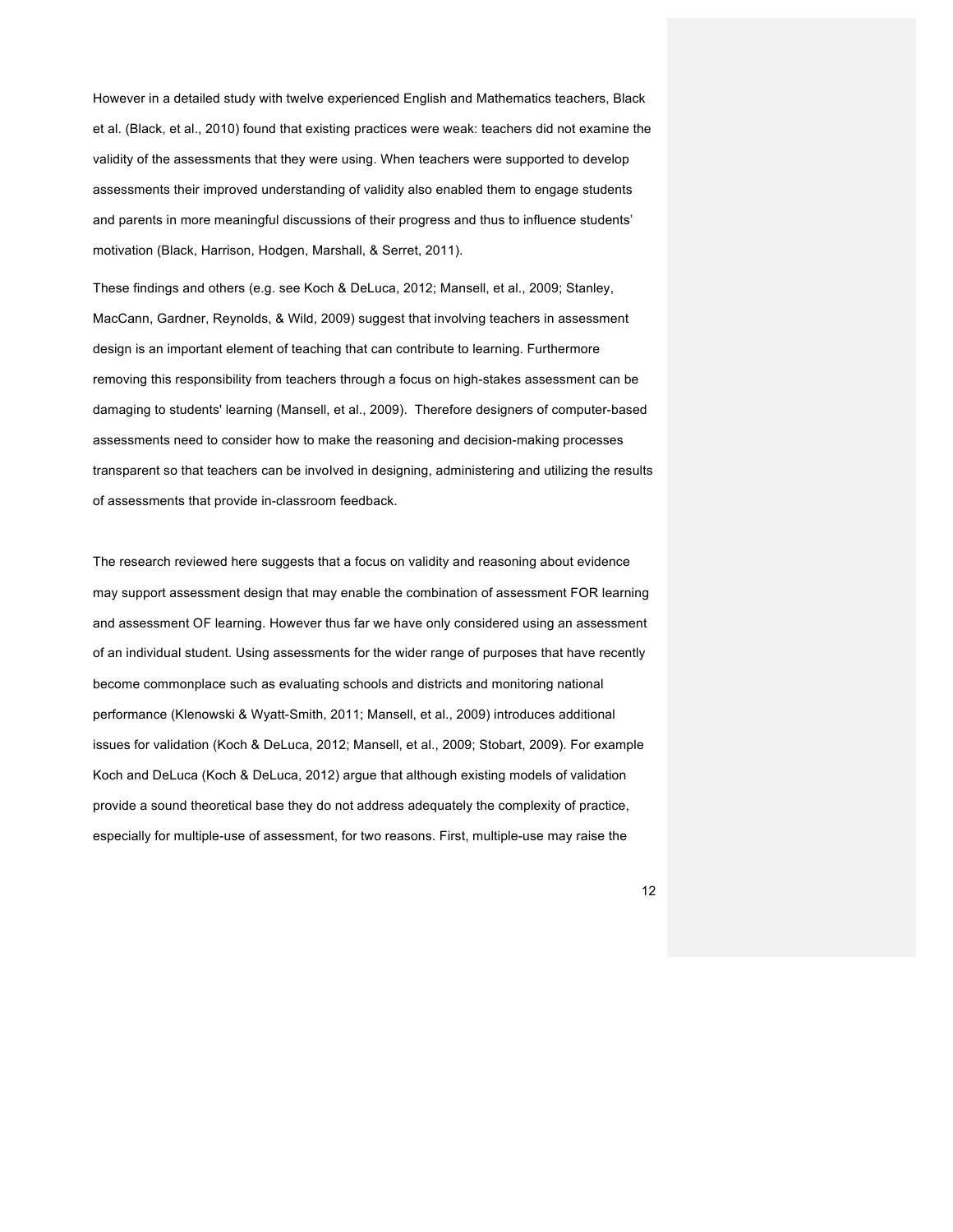'stakes' associated with an assessment such that assessments that were formerly low-stakes may become high stakes thus affecting their validity (Kyriakides, 2004; Swift & Spivak, 1969). Second, current validation models assume that assessment uses are independent of one another but multiple-uses are often derived from a single administration of an assessment and their purposes may interact to create unintended consequences (Shaw, Crisp, & Johnson, 2011). Note that validation applies to the assessment in use not to a particular assessment task but if the assessment is designed for multiple uses the potential impact factors and their interactions with other factors would need to be considered simultaneously. For example if students were being assessed through an online game this may be engaging and motivating. If they were encouraged to try hard in order to demonstrate their skills and achieve a badge or some other reward, this may increase their motivation thereby improving the validity in relation to the administration link. However if the school district then decided to use the results to make judgements about the school's performance the assessment would then become high stakes for the school. Therefore the teacher may put pressure on students thus increasing anxiety for some students and changing the validity of the assessment.

Another issue that is particularly important for twenty first century learning (Voogt, 2011) is assessing performance in collaborative learning. The automatic scoring of performance on collaborative tasks is a significant challenge if it is expected to do more than provide a group score. Methods that have been used to make corrections for individual underperformance in group scores (e.g. see Maiden & Perry, 2010) may provide one way forward. In order to achieve validity in scoring of individual performances during a group task, scoring would need to take account not only of individual contributions to completing the task, but also of a range of contextual factors involved in group regulation including motivational, cognitive, metacognitive and socio-emotional regulation and inter-relations between these (e.g. see Järvelä, Volet, & Järvenojä, 2010). These and other factors have been identified by Rupp et al. (2010) specifically in relation to games design where in addition to the validity issues just identified, other factors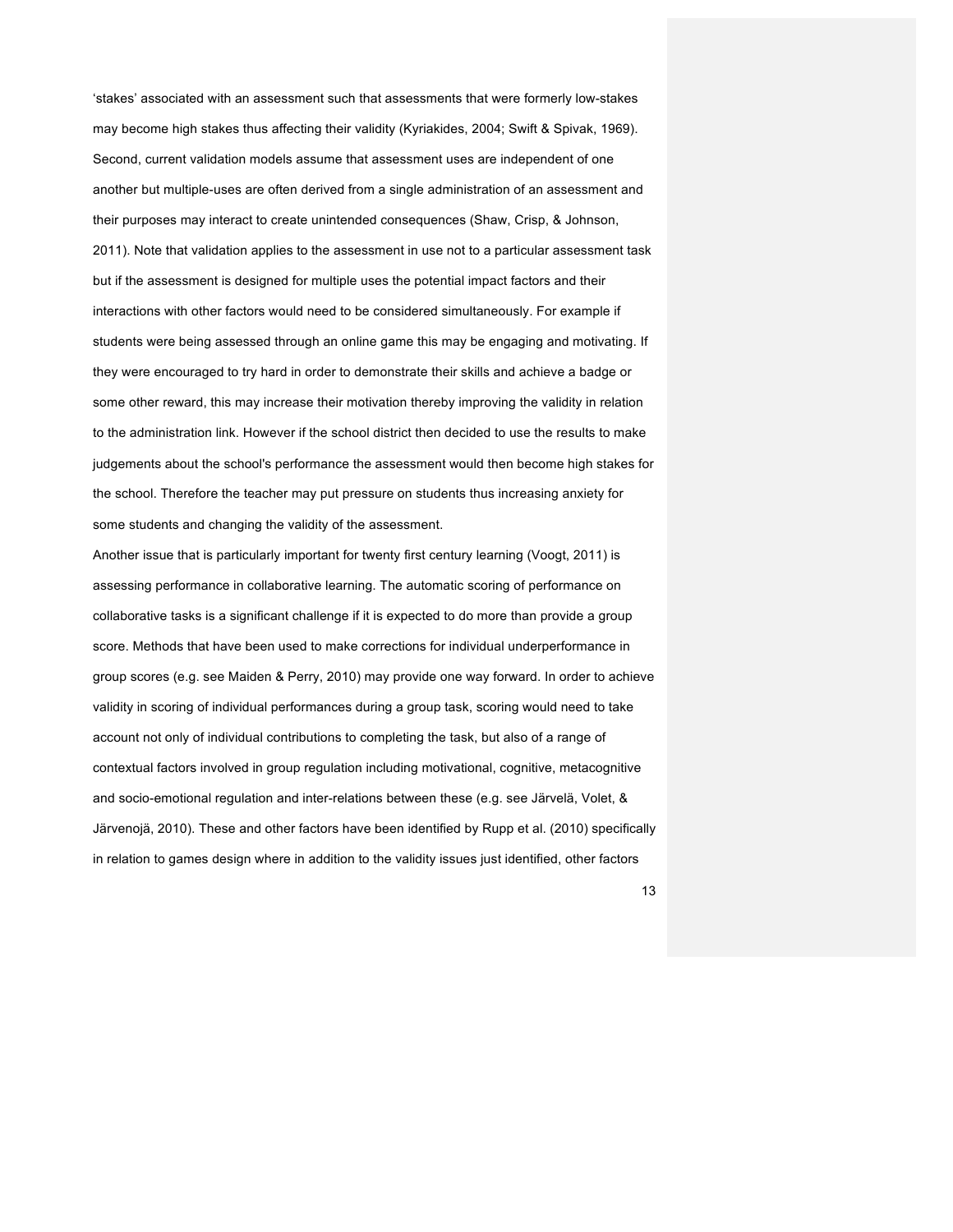concerned with avoiding disturbing the flow of the game need to be accommodated. Otherwise the authenticity and motivational advantages of the game may be lost.

Perhaps the most important validity issue in relation to twenty first century learning is the need for complete construct representation (Messick, 1994) which makes the assessment authentic. In the Crooks et al. chain (Crooks, et al., 1996) incomplete construct representation is a threat in the extrapolation link. Therefore the discussion of this link deserves a broad approach to considering whether the new generation of assessments address the skills and knowledge, in the domain being assessed and in authentic contexts, that are important for twenty first century learning.

#### *How to move towards user-centred assessment enabled by technology*

The recognition of the need for more authentic assessment has led on one hand to the development of a new generation of computerized assessment environments (ETS, 2012) and on the other to more teacher involvement in assessment. In a review of teacher assessment worldwide, Stanley et al. (2009) identified an expanded role for teachers in high stakes assessment as well as increased support for teacher assessment: for example in the Australian states of New South Wales and Queensland considerable resources have been devoted to teacher professional development, moderation processes and to creating assessment banks (Stanley, et al., 2009). This broadening of assessment is based on a view that there are aspects of learning that are important but cannot be adequately assessed by formal external tests. These aspects require human judgment to integrate the many elements of performance behaviours that are required in dealing with authentic assessment tasks (Stanley et al. 2009,

p.31)

In order to address the need to involve users Nichols et al. (2008) proposed combining elements of User Centred Assessment Design (UCAD) into ECD. User Centred Design (UCD) on which UCAD is based has an obvious appeal: no-one would want to suggest that users were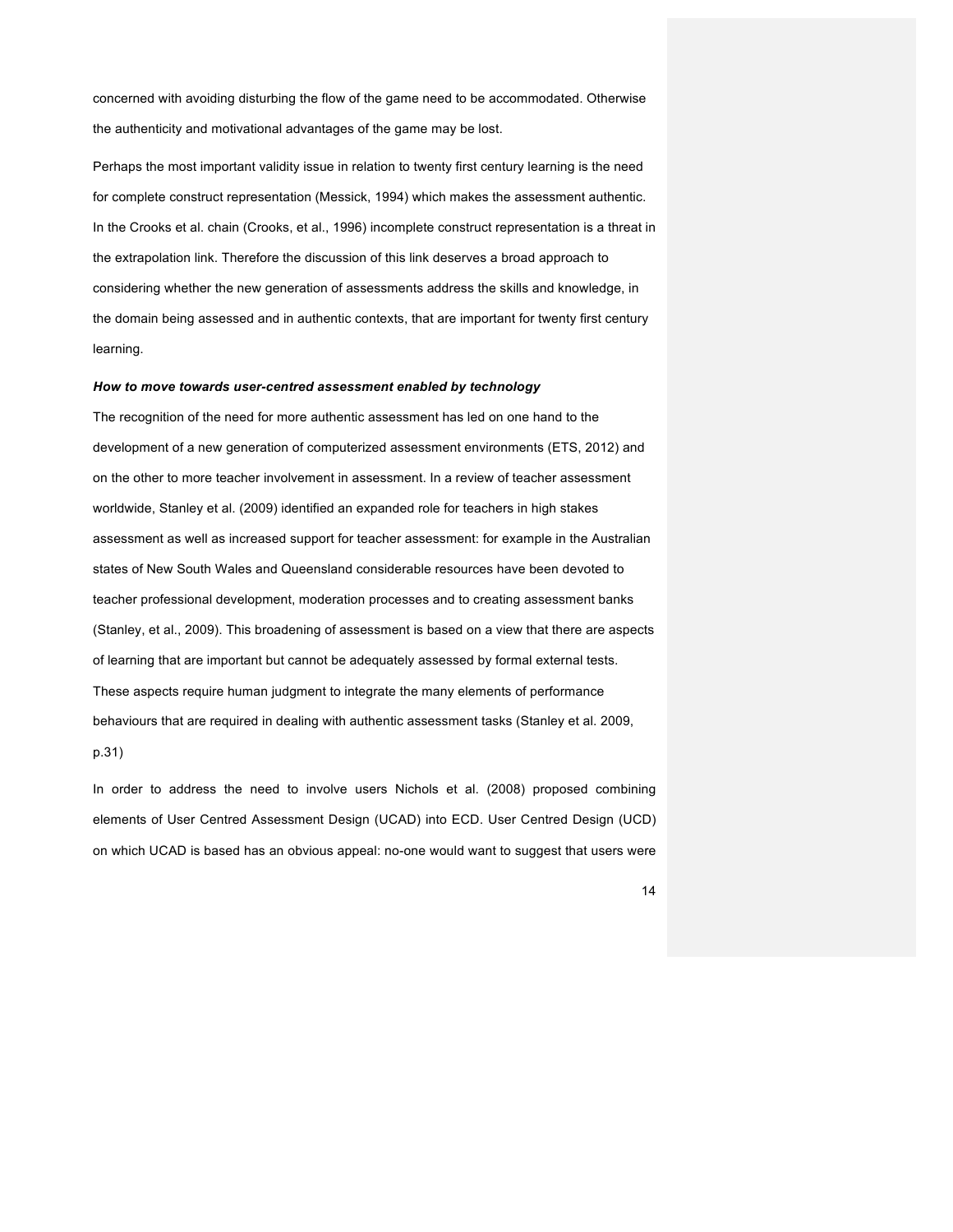not central to a design process. In practice however UCD is variously interpreted, so a more practical approach may be to reflect upon how any systems development method may be made user-centred (Iivari & Iivari, 2011). Thus, as discussed earlier in relation to ECD, a more usercentred approach would ensure that all parties (teachers, students, others) develop a shared understanding of reasoning from evidence and discussing validity within the contexts of decisions and judgments based on the assessment. This might enable, for example, teachers and learners to select tasks from a database and combine them into an assessment to suit their particular needs. Learners could opt to choose from a range of tasks to demonstrate their capabilities. An assessment system to be used in this way must be able to adaptively present to users, in meaningful ways, how its reasoning about performance on these tasks would demonstrate their capabilities. Furthermore the system should enable users to input assessment results with tagging for validity so that aspects of achievement that still require assessments by humans can be incorporated into assessment evidence.

In order to support learners, assessment systems need to incorporate effective feedback processes. However as Perrenoud (1998) argued, feedback 'can only be effective if a window is found into the cognitive system of the learner' (p. 88). Depending on the particular learner, their needs and a range of contextual factors, this 'window' might be found by providing a simple statement as rapid corrective feedback (Hattie & Temperley, 2007) or it may require extensive teacher or peer interaction as discussed earlier. For a computer system to be capable of the range of interactions that experienced teachers adaptively engage in with their pupils is some way in the future. However there are immediate benefits to be gained from computerised assessment systems analysing the frequency and nature of student misunderstandings and feeding them into professional development discussions (Nichols, et al., 2008). Furthermore, while fully automated feedback systems are challenging to develop there are also many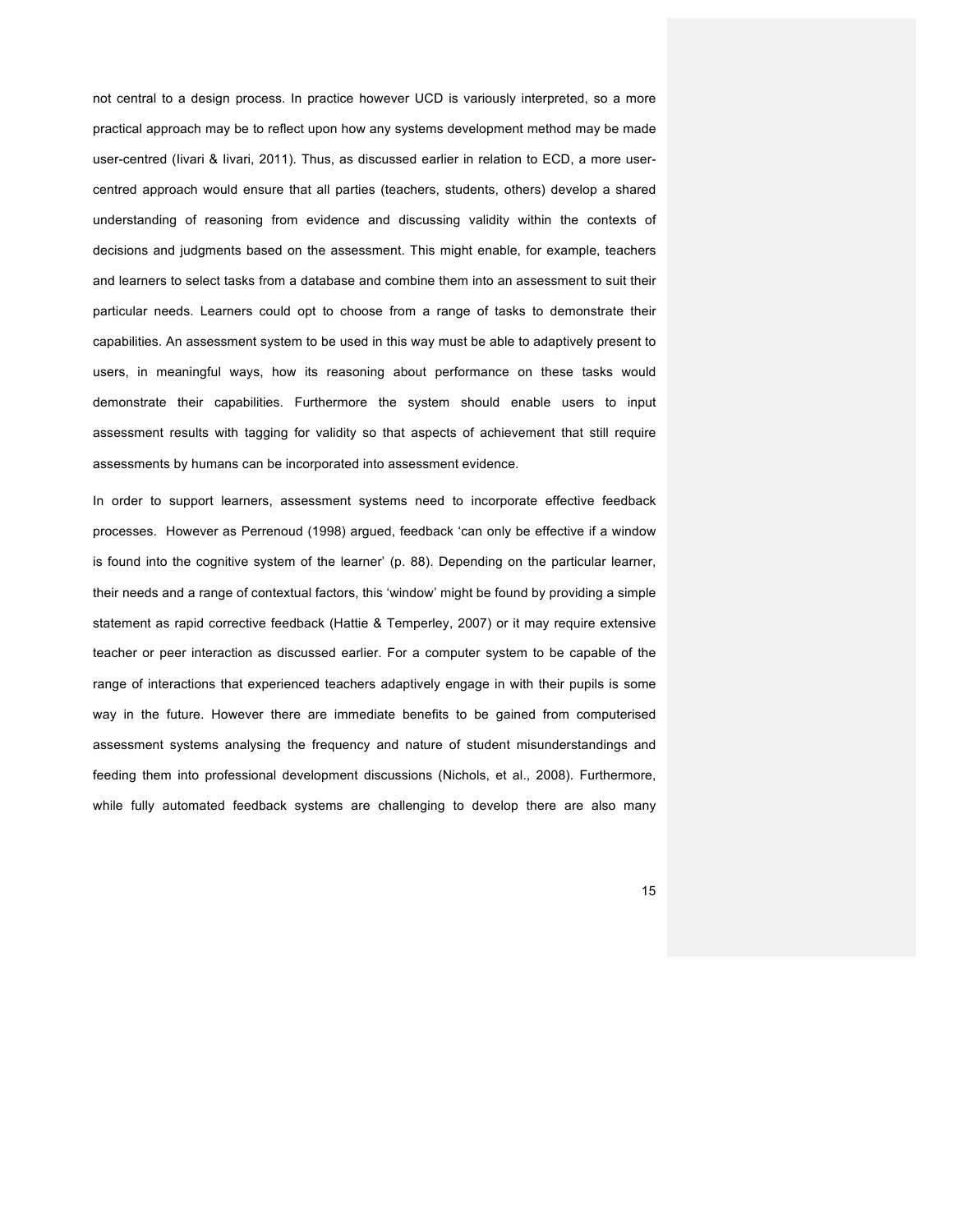opportunities to use relatively simple ICT tools, including Web 2.0 applications, to support peer assessment and feedback (Webb 2011).

Thus combining the ECD and formative assessment frameworks and building on the opportunities provided by computerised assessments, as well as harnessing teachers' experience and developing their validation processes through discussion, is proposed for enabling assessments to address all four of the possibilities depicted in Table 1. In this way the same assessment could embrace assessment FOR learning and assessment OF learning provided that designers and users of assessment are mindful of the dangers of over-emphasis on Perspective 4 about making summative judgements. Specifically we recommend that summative judgements on individuals are made only at important transition points where reviewing each learner's individual performance is essential for reporting, accreditation or setting. Summative judgements for other more general evaluative purposes such as comparing cohorts, schools, etc. should be researched carefully and tightly controlled in order to avoid uninformed administration regimes adverse effects on validity and students' futures.

# **CONCLUSIONS AND IMPLICATIONS**

The analysis of recent research presented in this paper has confirmed the potential for IT to play a major role in transforming assessment practices to support the needs of learners as well as the needs of educational systems (e.g. classroom practices, school organizations, national priorities), in the twenty first century. A number of challenges have also been identified and some ways of addressing them have been explored.

Evidence-Centered Design provides a useful framework for creating components that could be re-assembled fairly easily to provide assessments that address users' needs (Mislevy, et al., 2003). However in order for users to benefit fully, developers need to consider how to make the reasoning and decision-making processes accessible to users so that they not only understand them but can contribute to assessment development and interpretation. There is thus a need to

1/25/13 3:46 PM **Deleted:** CD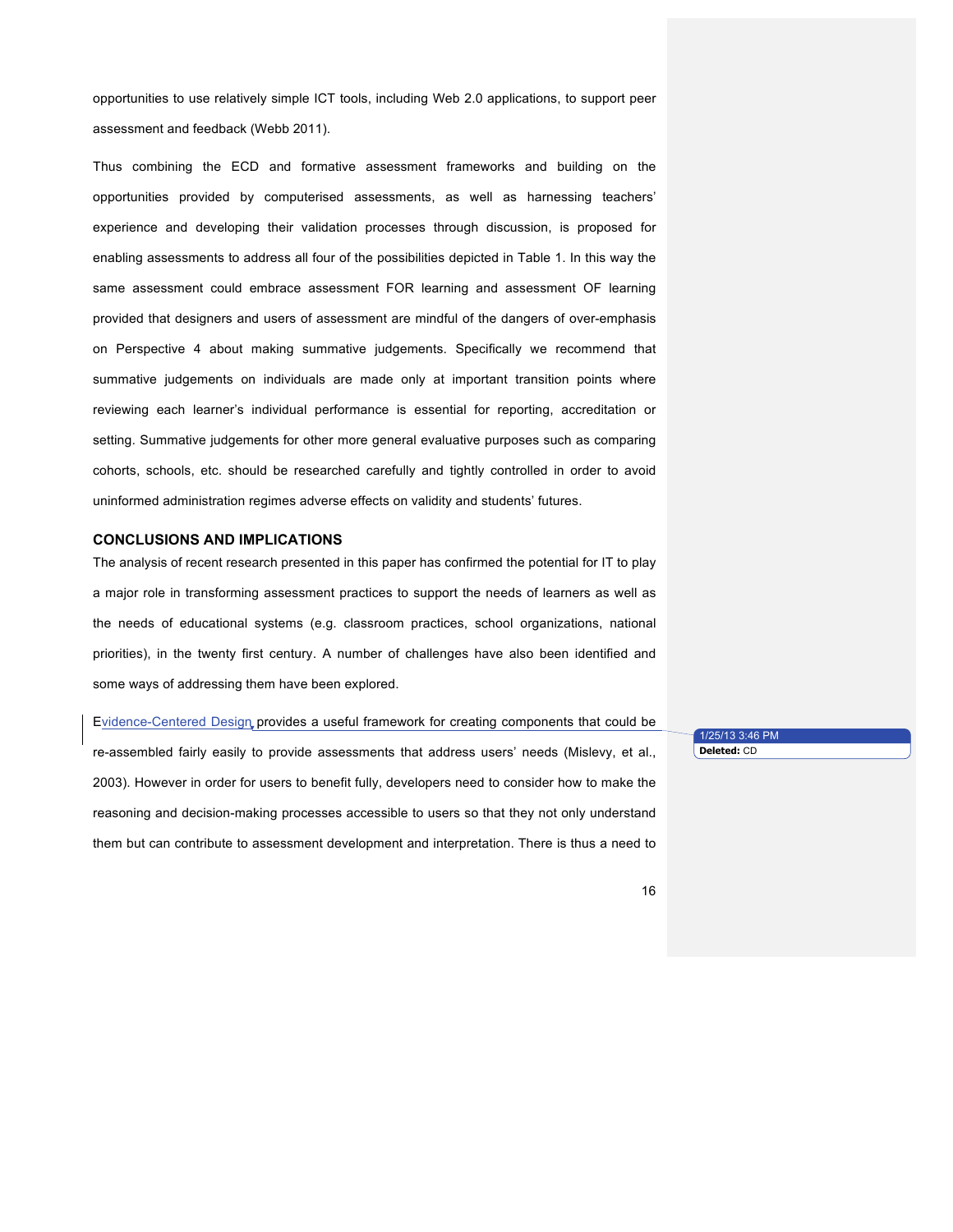develop assessment literacy (Stiggins, 1995) in teachers and other users so that they understand the advantages and limitations of assessment types and processes and are confident in developing and analysing arguments from evidence based on current understanding of validation (Black, et al., 2010). These processes of professional development could also be supported by computerised assessment systems that analyse data about student performance and misunderstandings. In this way development could become a shared process between assessment bodies, teachers and other stakeholders.

Developments of digitally-enhanced assessments are at an early stage but they have the potential to increase the range of assessment measures thus contributing to complete construct representation and increasing authenticity of assessment. Improvements in computer supported statistical analysis promise to make the analysis of the enormous quantities of data generated, more manageable. However as we have argued in this paper, significant challenges remain for developing validation approaches that can take account of the complexity of these learning experiences especially for group tasks in simulations, games and other problem solving environments. If these challenges can be overcome so that digitally-enhanced assessments through simulations and games can become important components of high stakes assessments, they offer the promise of overcoming some of the negative impacts of current high stakes assessments, for example, on the development of creativity and social development (Harlen and Deakin Crick 2002).

The benefits of embedded continuous unobtrusive measuring of performance are obvious in that learners can become engaged in interesting tasks that have been designed to support their learning. However, at the same time, as we have argued in this paper, learners also need to be involved in discussing and negotiating their learning intentions so they should have access to meaningful representations of arguments about their achievements. Therefore rather than describing this unobtrusive measuring as "stealth assessment," which has connotations of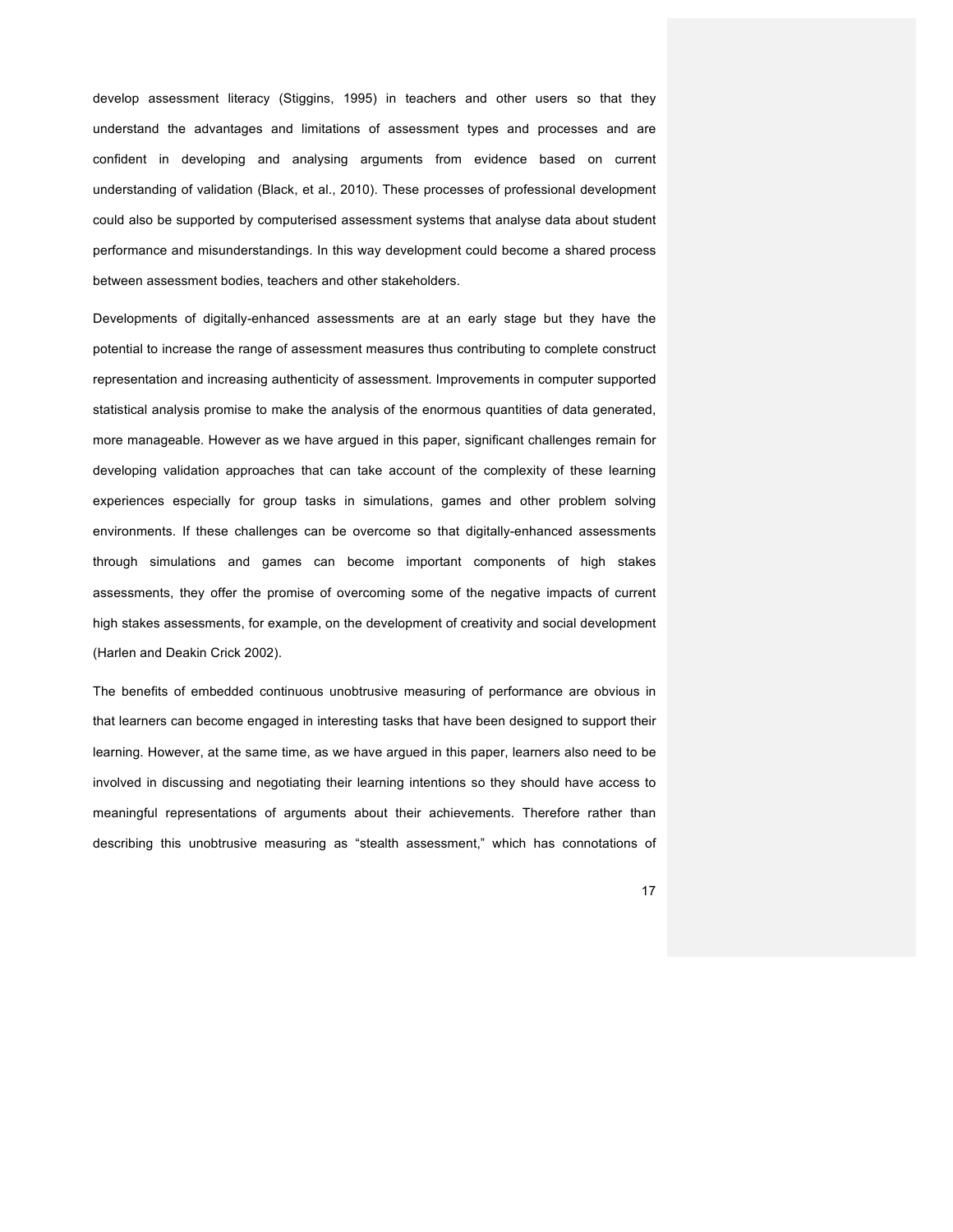secrecy and furtiveness, we prefer to conceptualise these processes as "quiet assessment" whose volume can be turned up by learners and teachers whenever they wish.

As outlined above, our analysis of existing research has enabled us to identify ways in which the same assessment could engage the students in meaningful activity, contribute to feedback information, improve decisions to support learning and enable judgements about knowledge and skills that are shared with learners and teachers. Such approaches would combine formative and summative assessment purposes to the benefit of learners while at the same time helping educational environments to continuously improve by, for example, setting and monitoring targets for individual students and groups and using aggregated data on student misunderstandings to inform curriculum planning. However even with the increased possibilities that ICT provides we have not yet found a way to say confidently that the multiple purposes for which some assessments have been used (Mansell, et al., 2009) can or should be supported through the same assessment systems. This is because the impacts of some purposes interact with the validation processes for others. Therefore in considering assessment design for multiple purposes users need to examine impact factors carefully in order to minimise negative impacts on learning and learners.

This paper has identified ways of moving assessment design towards a more user-centred approach and particularly of meeting learners' needs. The paper has focused predominantly on school-based assessments because school is where most young learners are assessed even though much of their learning happens outside of school in various informal settings. Portfolios have been recommended by various researchers to encompass the need for assessing a greater range of performance (Black, et al., 2010; Moss, 1994) and they have been used successfully to support high-stakes assessments where criteria have been identified clearly (Stanley, et al., 2009). The assessment approaches discussed in this paper could be applied to the design of portfolios (see for example Gibson, 2010) that could incorporate not only evidence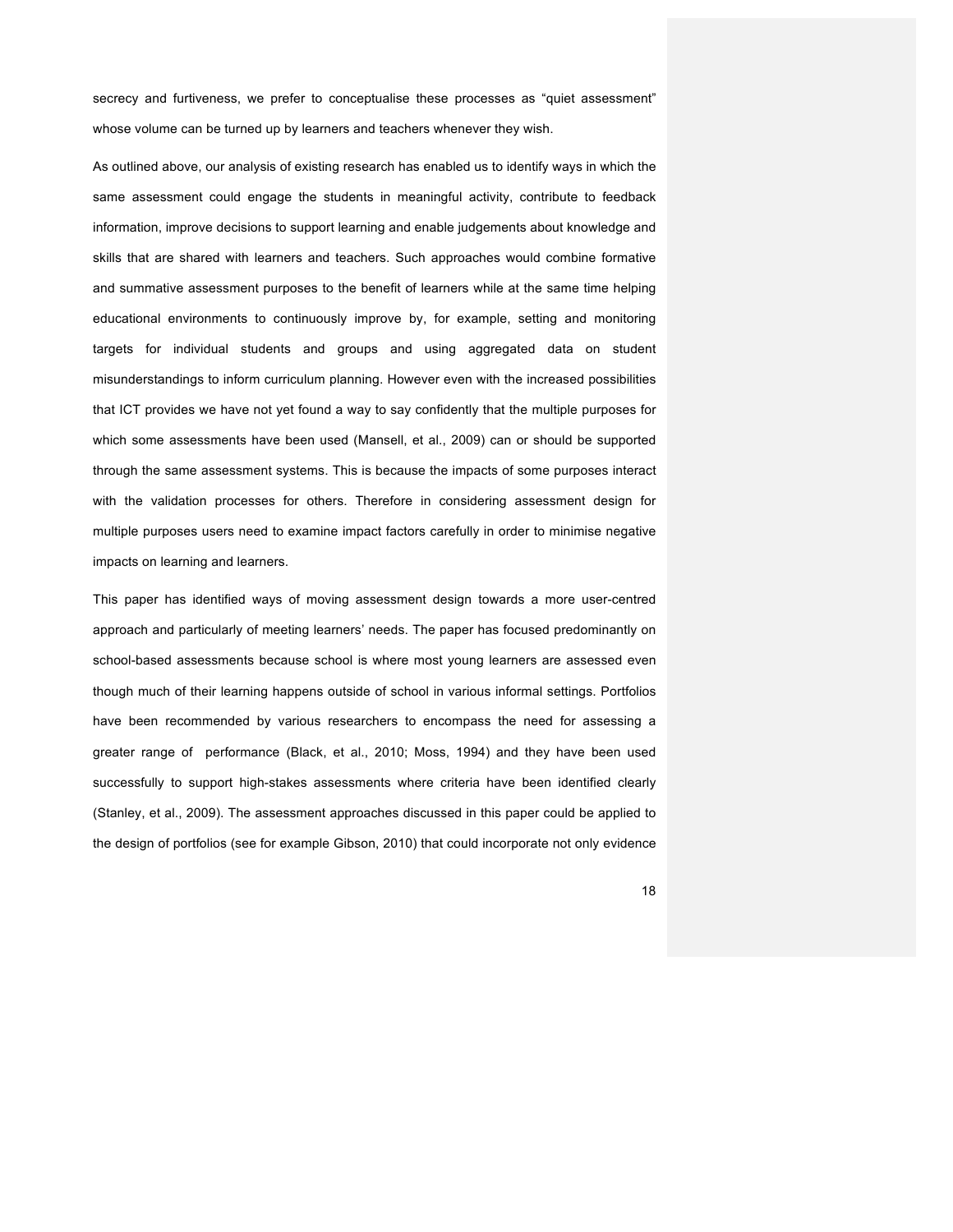from school-based assessments but also from other environments and activities in which learners are involved. In these ways learners needs, as they change and diversify in the twenty first century, may be met.

# **ACKNOWLEDGMENTS**

(acknowledge the contributions of the members of TWG 5)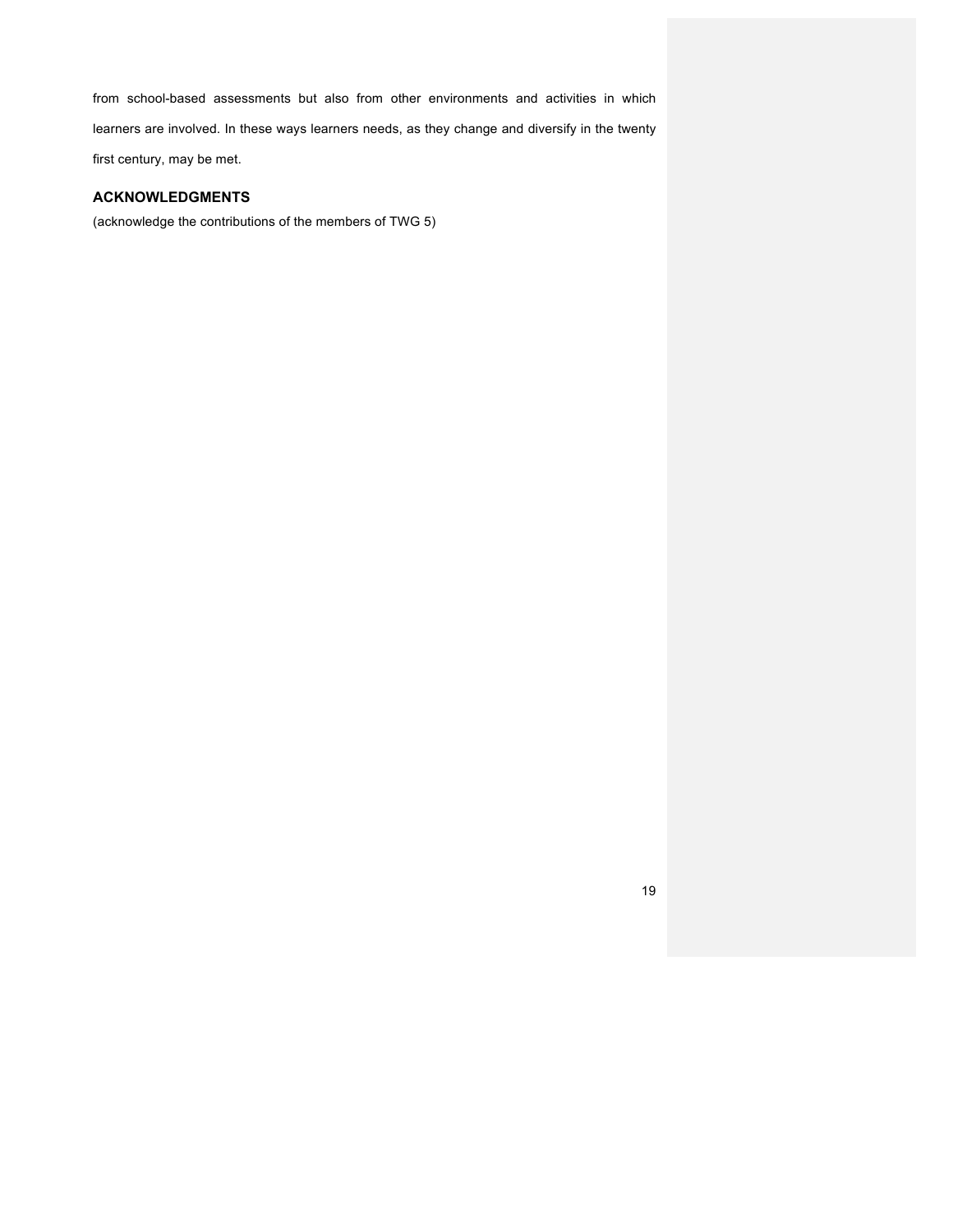# **REFERENCES**

- BENNETT, R. E. (2010). COGNITIVELY BASED ASSESSMENT OF, FOR, AND AS LEARNING (CBAL): A PRELIMINARY THEORY OF ACTION FOR SUMMATIVE AND FORMATIVE ASSESSMENT. *MEASUREMENT: INTERDISCIPLINARY RESEARCH AND PERSPECTIVES, 8*(2-3), 70-91.
- BLACK, P., HARRISON, C., HODGEN, J., MARSHALL, B., & SERRET, N. (2010). VALIDITY IN TEACHERS' SUMMATIVE ASSESSMENTS. *ASSESSMENT IN EDUCATION: PRINCIPLES, POLICY & PRACTICE, 17*(2), 215-232.
- BLACK, P., HARRISON, C., HODGEN, J., MARSHALL, B., & SERRET, N. (2011). CAN TEACHERS' SUMMATIVE ASSESSMENTS PRODUCE DEPENDABLE RESULTS AND ALSO ENHANCE CLASSROOM LEARNING? *ASSESSMENT IN EDUCATION: PRINCIPLES, POLICY & PRACTICE, 18*(4), 451-469.
- BLACK, P., HARRISON, C., LEE, C., MARSHALL, B., & WILIAM, D. (2002). *WORKING INSIDE THE BLACK BOX: ASSESSMENT FOR LEARNING IN THE CLASSROOM*. LONDON: KING'S COLLEGE, LONDON, DEPARTMENT OF EDUCATION & PROFESSIONAL STUDIES.
- BLACK, P., HARRISON, C., LEE, C., MARSHALL, B., & WILIAM, D. (2003). *ASSESSMENT FOR LEARNING: PUTTING IT INTO PRACTICE*. BUCKINGHAM, UK: OPEN UNIVERSITY.
- BLACK, P., & WILIAM, D. (2009). DEVELOPING THE THEORY OF FORMATIVE ASSESSMENT. *EDUCATIONAL ASSESSMENT, EVALUATION AND ACCOUNTABILITY, 21*, 5-31.
- BUTLER, R. (1988). ENHANCING AND UNDERMINING INTRINSIC MOTIVATION; THE EFFECTS OF TASK-INVOLVING AND EGO-INVOLVING EVALUATION ON INTEREST AND PERFORMANCE. *BRITISH JOURNAL OF EDUCATIONAL PSYCHOLOGY, 58*, 1- 14.
- CLARKE, J., & DEDE, C. (2010). ASSESSMENT, TECHNOLOGY, AND CHANGE. *JOURNAL OF RESEARCH IN TEACHER EDUCATION, 42*(3).
- CROOKS, T. J., KANE, M. T., & COHEN, A. S. (1996). THREATS TO THE VALID USE OF ASSESSMENTS. *ASSESSMENT IN EDUCATION: PRINCIPLES, POLICY & PRACTICE, 3*(3), 265-285.
- ERSTAD, O. (2008). CHANGING ASSESSMENT PRACTICES AND THE ROLE OF ICT. IN J. KNEZEK & J. VOOGT (EDS.), *INTERNATIONAL HANDBOOK OF INFORMATION TECHNOLOGY IN EDUCATION* (PP. 163-180). NEW YORK.
- ERTMER, P. A., RICHARDSON, J. C., BELLAND, B., CAMIN, D., CONNOLLY, P., COULTHARD, G., ET AL. (2007). USING PEER FEEDBACK TO ENHANCE THE QUALITY OF STUDENT ONLINE POSTINGS. *JOURNAL OF COMPUTER-MEDIATED COMMUNICATION, 12* (2), 1-15.
- FORKOSH-BARUCH, A., GIBSON, D., SCHULZ-ZANDER, R., & WEBB, M. (2009). *ICT IN TEACHING AND LEARNING*. THE HAGUE, NL: EDUSUMMIT 2009.
- GIBSON, D. (2010). ASSESSMENT AND DIGITAL MEDIA LEARNING. RETRIEVED FROM HTTP://PREZI.COM/14BPZ9TG3T2J/
- GIBSON, D. (2011). *MODELING EMOTIONS IN SIMULATED LEARNING. STANDARDS IN EMOTION MODELING*: LORENTZ CENTER INTERNATIONAL CENTER FOR WORKSHOPS IN THE SCIENCES.
- GIBSON, D., ALDRICH, C., & PRENSKY, M. (2007). GAMES AND SIMULATIONS IN ONLINE LEARNING: RESEARCH AND DEVELOPMENT FRAMEWORKS: INFORMATION SCIENCE PUBLISHING.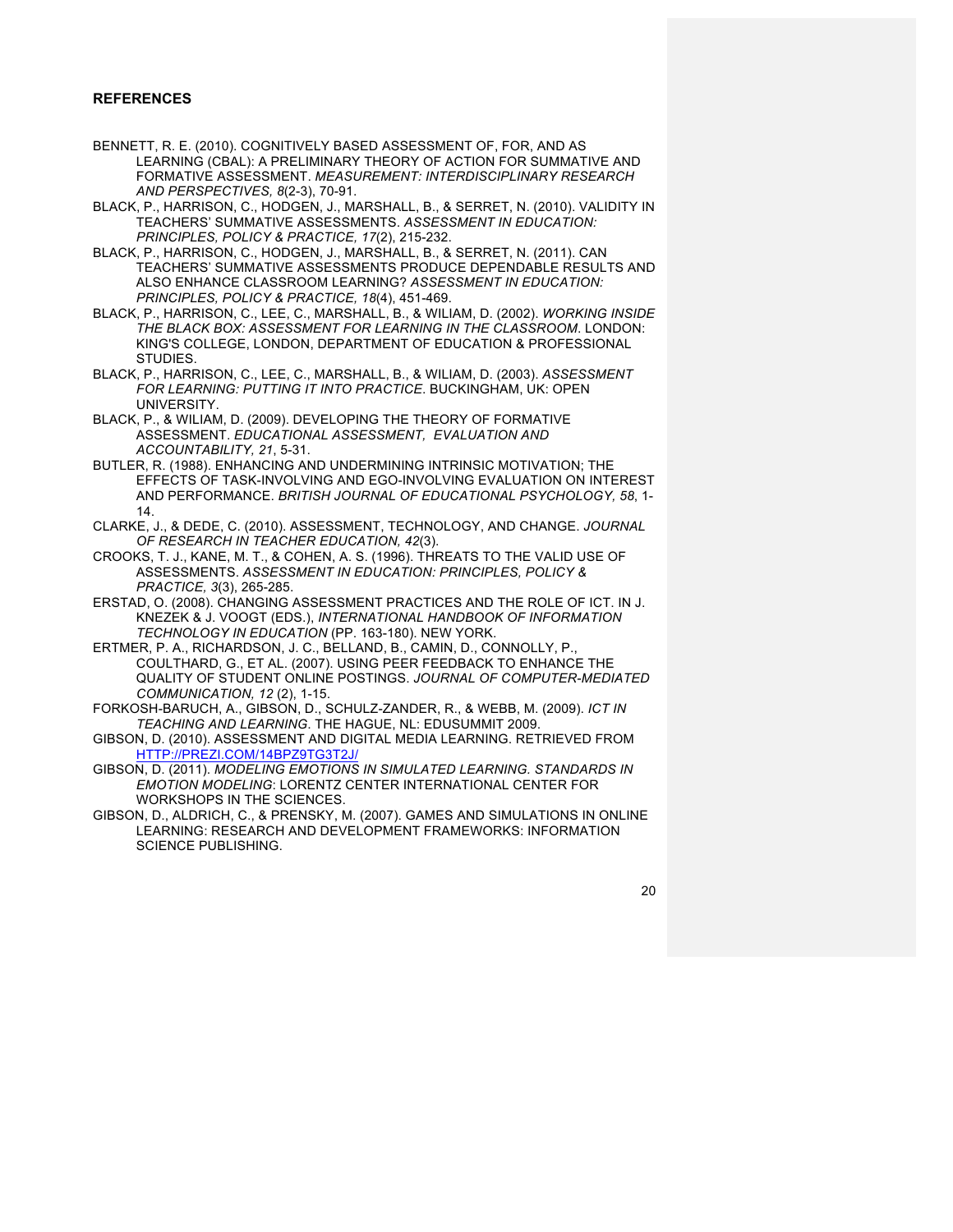- HARLEN, W., & JAMES, M. (1997). ASSESSMENT AND LEARNING: DIFFERENCES AND RELATIONSHIPS BETWEEN FORMATIVE AND SUMMATIVE ASSESSMENT.
- *ASSESSMENT IN EDUCATION: PRINCIPLES, POLICY & PRACTICE, 4*(3), 365-379. HATTIE, J., & TEMPERLEY, H. (2007). THE POWER OF FEEDBACK. *REVIEW OF EDUCATIONAL RESEARCH, 77*(1), 81-112.
- IIVARI, J., & IIVARI, N. (2011). VARIETIES OF USER-CENTREDNESS: AN ANALYSIS OF FOUR SYSTEMS DEVELOPMENT METHODS. *INFORMATION SYSTEMS JOURNAL, 21*(2), 125-153.
- JÄRVELÄ, S., VOLET, S., & JÄRVENOJÄ, H. (2010). RESEARCH ON MOTIVATION IN COLLABORATIVE LEARNING: MOVING BEYOND THE COGNITIVE–SITUATIVE DIVIDE AND COMBINING INDIVIDUAL AND SOCIAL PROCESSES. *EDUCATIONAL PSYCHOLOGIST, 45*(1), 15-27.
- KANE, M. T. (1992). AN ARGUMENT-BASED APPROACH TO VALIDITY. *PSYCHOLOGICAL BULLETIN, 112*, 527-535.
- KLENOWSKI, V., & WYATT-SMITH, C. (2011). THE IMPACT OF HIGH STAKES TESTING: THE AUSTRALIAN STORY. *ASSESSMENT IN EDUCATION: PRINCIPLES, POLICY & PRACTICE*, 1-15.
- KOCH, M. J., & DELUCA, C. (2012). RETHINKING VALIDATION IN COMPLEX HIGH-STAKES ASSESSMENT CONTEXTS. *ASSESSMENT IN EDUCATION: PRINCIPLES, POLICY & PRACTICE*, 1-18.
- LENHARD, W., BAIER, H., HOFFMANN, J., & SCHNEIDER, W. (2007). AUTOMATIC SCORING OF CONSTRUCTED-RESPONSE ITEMS WITH LATENT SEMANTIC ANALYSIS. *DIAGNOSTICA, 53*(3), 155-165.
- MAIDEN, B., & PERRY, B. (2010). DEALING WITH FREE-RIDERS IN ASSESSED GROUP WORK: RESULTS FROM A STUDY AT A UK UNIVERSITY. *ASSESSMENT & EVALUATION IN HIGHER EDUCATION, 36*(4), 451-464.
- MANSELL, W., JAMES, M., & GROUP, T. A. R. (2009). *ASSESSMENT IN SCHOOLS. FIT FOR PURPOSE? A COMMENTARY BY THE TEACHING AND LEARNING RESEARCH PROGRAMME*. LONDON: ECONOMIC AND SOCIAL RESEARCH COUNCIL:TEACHING AND LEARNING RESEARCH PROGRAMME.
- MESSICK, S. (1994). THE INTERPLAY OF EVIDENCE AND CONSEQUENCES IN THE VALIDATION OF PERFORMANCE ASSESSMENTS. *EDUCATIONAL RESEARCHER, 23*(2), 13-23.
- MISLEVY, R. J., ALMOND, R. G., & LUKAS, J. F. (2004). *A BRIEF INTRODUCTION TO EVIDENCE-CENTERED DESIGN (CSE REPORT 632)*: CENTER FOR RESEARCH ON EVALUATION, STANDARDS, AND STUDENT TESTING.
- MISLEVY, R. J., STEINBERG, L. S., & ALMOND, R. G. (2003). ON THE STRUCTURE OF EDUCATIONAL ASSESSMENT. *MEASUREMENT: INTERDISCIPLINARY RESEARCH AND PERSPECTIVE, 1*(1), 3-62.
- MOSS, P. A. (1994). CAN THERE BE VALIDITY WITHOUT RELIABILITY? *EDUCATIONAL RESEARCHER, 23*(2), 5-12.
- NICHOLS, P., MITTELHOLTZ, D., ADAMS, J., & VAN DEUSEN, R. (2008). *USER-CENTERED ASSESSMENT DESIGN*. PAPER PRESENTED AT THE AMERICAN EDUCATIONAL RESEARCH ASSOCIATION.
- PERRENOUD, P. (1998). FROM FORMATIVE ASSESSMENT TO A CONTROLLED REGULATION OF LEARNING PROCESSES. TOWARDS A WIDER CONCEPTUAL FIELD *ASSESSMENT IN EDUCATION, 5*(1), 85-102.
- RESTA, P., SEARSON, M., PATRU, M., KNEZEK, G., & VOOGT, J. (2012). *BUILDING A GLOBAL COMMUNITY OF POLICY-MAKERS, RESEARCHERS AND TEACHERS TO MOVE EDUCATION SYSTEMS INTO THE DIGITAL AGE: SUMMARY REPORT OF EDUSUMMIT 2011 AND CALL TO ACTION*: EDUSUMMIT 2011.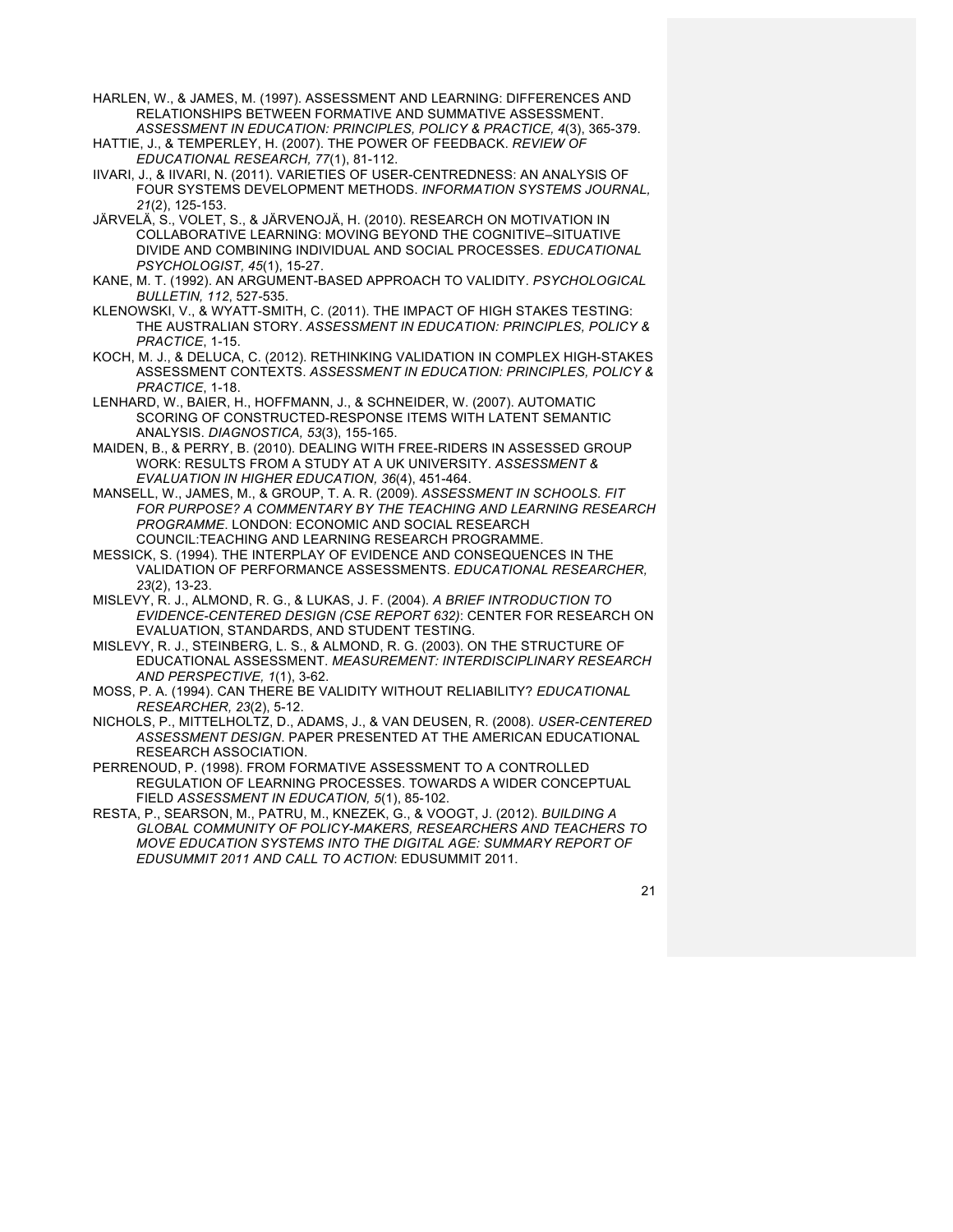- RISSANEN, M. J., KUME, N., KURODA, Y., KURODA, T., YOSHIMURA, K., & YOSHIHARA, H. (2008). ASYNCHRONOUS TEACHING OF PSYCHOMOTOR SKILLS THROUGH VR ANNOTATIONS: EVALUATION IN DIGITAL RECTAL EXAMINATION. *STUDIES IN HEALTH TECHNOLOGY AND INFORMATICS, 132*, 411-416.
- RUPP, A. A., GUSHTA, M., MISLEVY, R. J., & SHAFFER, D. W. (2010). EVIDENCE-CENTERED DESIGN OF EPISTEMIC GAMES: MEASUREMENT PRINCIPLES FOR COMPLEX LEARNING ENVIRONMENTS. *THE JOURNAL OF TECHNOLOGY, LEARNING, AND ASSESSMENT VOLUME, 8*(4).
- SABOURIN, J., MOTT, B., & LESTER, J. (2011). *COMPUTATIONAL MODELS OF AFFECT AND EMPATHY FOR PEDAGOGICAL VIRTUAL AGENTS*. LEIDEN, NL: LORENTZ CENTER INTERNATIONAL CENTER FOR WORKSHOPS IN THE SCIENCES.
- SHUTE, V. J. (2011). STEALTH ASSESSMENT IN COMPUTER-BASED GAMES TO SUPPORT LEARNING. IN S. TOBIAS & J. D. FLETCHER (EDS.), *COMPUTER GAMES AND INSTRUCTION* (PP. 503-524). CHARLOTTE, NC: INFORMATION AGE PUBLISHERS.
- STANLEY, G., MACCANN, R., GARDNER, J., REYNOLDS, L., & WILD, I. (2009). *REVIEW OF TEACHER ASSESSMENT: EVIDENCE OF WHAT WORKS BEST AND ISSUES FOR DEVELOPMENT*. OXFORD CENTRE FOR EDUCATIONAL ASSESSMENT, OXFORD UNIVERSITY.
- STIGGINS, R. J. (1995). ASSESSMENT LITERACY FOR THE 21ST CENTURY. *PHI DELTA KAPPAN, 77*.
- STIGGINS, R. J. (2005). *STUDENT-INVOLVED ASSESSMENT FOR LEARNING (4TH ED.)*. UPPER SADDLE RIVER, N.J: MERRILL/PRENTICE HALL.
- STOBART, G. (2009). DETERMINING VALIDITY IN NATIONAL CURRICULUM ASSESSMENTS. *EDUCATIONAL RESEARCH, 51*(2), 161-179.
- TOULMIN, S. (1969). *THE USES OF ARGUMENT*. CAMBRIDGE, ENGLAND: CAMBRIDGE UNIVERSITY PRESS.
- TURKAY, S., & TIRTHALI, D. (2010). YOUTH LEADERSHIP DEVELOPMENT IN VIRTUAL WORLDS: A CASE STUDY. *PROCEDIA SOCIAL AND BEHAVIORAL SCIENCES, 2*(2), 3175-3179.
- VAN DER POL, J., VAN DEN BERG, B. A. M., ADMIRAAL, W. F., & SIMONS, P. R. J. (2008). THE NATURE, RECEPTION, AND USE OF ONLINE PEER FEEDBACK IN HIGHER EDUCATION. *COMPUTERS & EDUCATION, 51*(4), 1804-1817.
- VOOGT, J. (2011). *TEACHER COMPETENCIES FOR 21ST CENTURY PEDAGOGY*. PAPER PRESENTED AT THE SOCIETY FOR INFORMATION TECHNOLOGY & TEACHER EDUCATION INTERNATIONAL CONFERENCE 2011.
- VOOGT, J., & KNEZEK, G. (2008). *INTERNATIONAL HANDBOOK OF INFORMATION TECHNOLOGY IN PRIMARY AND SECONDARY EDUCATION*. LONDON: SPRINGER.
- WEBB, M. E. (2010). BEGINNING TEACHER EDUCATION AND COLLABORATIVE FORMATIVE E-ASSESSMENT. *ASSESSMENT AND EVALUATION IN HIGHER EDUCATION, 35*(5), 597 - 618.
- WEBB, M. E., & GIBSON, D. (2011). *ASSESSMENT TO MOVE EDUCATION INTO THE DIGITAL AGE:*
- *BRIEF REPORT FROM THEMATIC WORKING GROUP TWG 5 ON ASSESSMENT*. PAPER PRESENTED AT THE EDUSUMMIT 2011: BUILDING A GLOBAL COMMUNITY OF POLICY-MAKERS, EDUCATORS AND RESEARCHERS TO MOVE EDUCATION INTO THE DIGITAL AGE. RETRIEVED FROM
	- HTTP://EDUSUMMIT.NL/RES2011/CALLTOACTION2011/BRIEFPAPERS2011
- WEBB, M. E., & JONES, J. (2009). EXPLORING TENSIONS IN DEVELOPING ASSESSMENT FOR LEARNING. *ASSESSMENT IN EDUCATION: PRINCIPLES, POLICY & PRACTICE, 16* (2), 165-184.